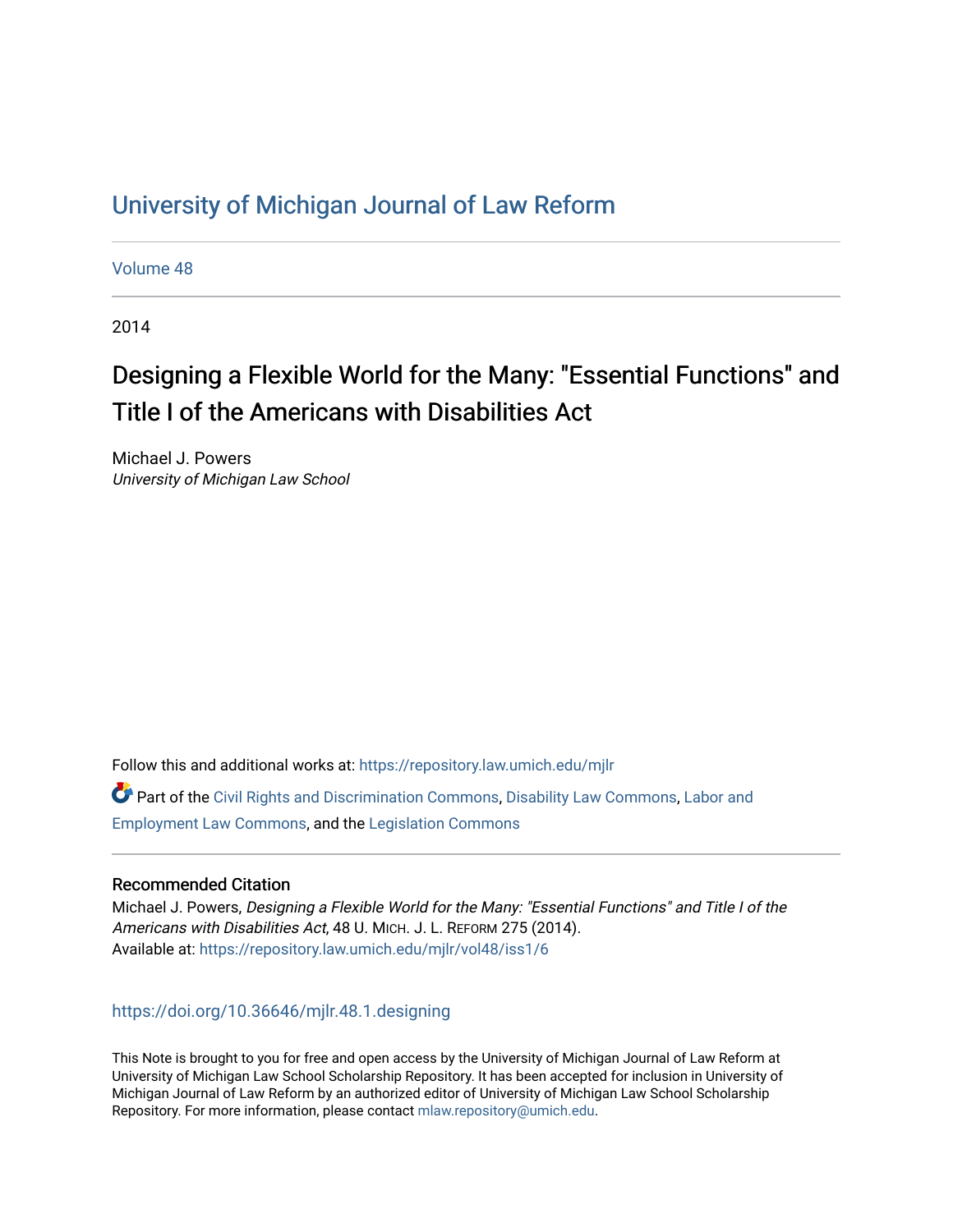Michael J. Powers<sup>1</sup>

*This Note explores how courts interpret the meaning of "essential functions" under Title I of the Americans with Disabilities Act. To be protected under the ADA, a plaintiff must be able to perform the "essential functions" of her job with or without a reasonable accommodation. In general, courts follow one of two approaches* when interpreting this phrase. The first approach narrowly focuses on the em*ployer's judgment regarding which functions are essential. The second approach considers the employer's judgment, but looks beyond to consider the broader employment relationship. This Note argues that these different approaches have led to varying levels of scrutiny, which ultimately hinders the ADA's efforts to eliminate discrimination. This Note asserts that these different approaches exist because Section 12111(8) fails to clearly indicate which one courts should follow. As a result, courts are able to apply that level of scrutiny they consider appropriate, instead of that level of scrutiny Congress intended. To clarify the proper test that courts should follow, this Note proposes a statutory amendment to Section 12111(8). This Note concludes that this amendment is the most effective way to make Title I's protections more robust.*

#### **INTRODUCTION**

On July 26, 1990, President George H. W. Bush signed into law the Americans with Disabilities Act (ADA or Act). Standing on the South Lawn of the White House, the President declared that the Act was "landmark" legislation amounting to a "comprehensive declaration of equality for people with disabilities" similar in historical significance to the passage of the Civil Rights Act of 1964 that mandated fair and equal treatment for people of color.2 For President Bush and those members of Congress who fought for the Act's passage, July 26 represented nothing short of "another 'Independence Day,' . . . [when] every man, woman and child with a disability can now pass through once-closed doors into a bright new era of equality, independence and freedom" in which they are guaranteed "the

<sup>1.</sup> J.D. Candidate, December 2014, University of Michigan Law School. The author would like to thank Professor Bagenstos for his invaluable comments and insight and the *Journal of Law Reform* Notes Office for its continued support and hard work.

<sup>2.</sup> Press Release, President George H. W. Bush, Remarks During Ceremony for the Signing of the Americans with Disabilities Act, The White House, at 1-2 (July 26, 1990) (on file with author).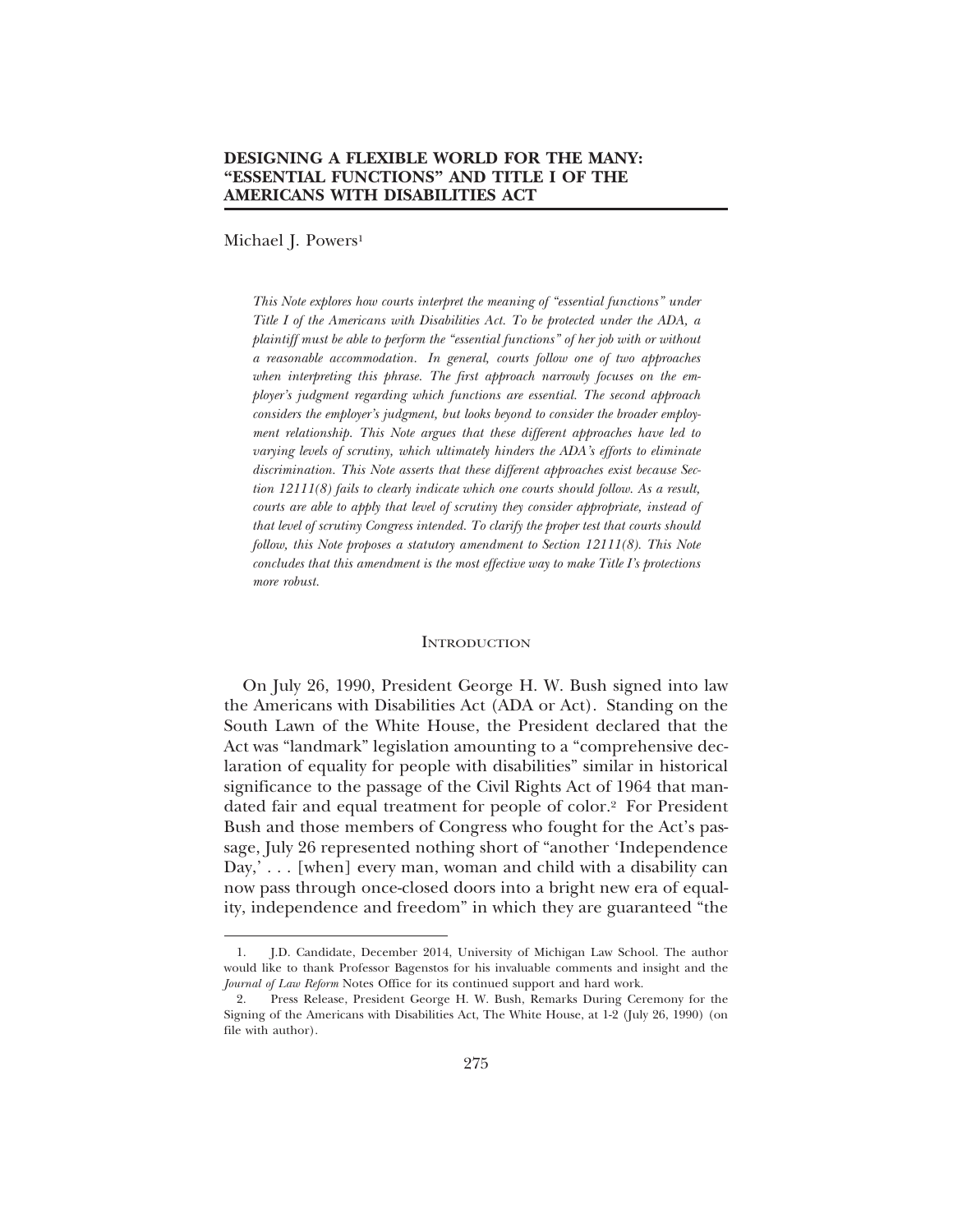opportunity to blend fully and equally into the rich mosaic of the American mainstream."3 To usher in this new era, the ADA would act as "a sledgehammer" to breakdown barriers that "separated Americans with disabilities from the freedom they could [previously] glimpse, but not grasp."4

Around the time the Act passed, roughly sixty-six percent of working age individuals with disabilities were unemployed. A similar proportion of such individuals wanted to work.<sup>5</sup> Overcoming the low level of employment for individuals with disabilities was an important hurdle in this new era. In a survey of high level managers and supervisors in the private sector, the International Center for the Disabled found that roughly seventy-five percent of respondents believed that job discrimination was an important barrier to increased employment.6 Another seventy to eighty percent of managers and supervisors thought that antidiscrimination laws should be extended to protect disabled job applicants.7 Deeply imbedded stereotypes, misconceptions about productivity and insurance costs, and fears about negative impacts on work environments all contributed to the low number of individuals with disabilities in the workforce.<sup>8</sup>

One particular concern was an employer's use of unnecessary job requirements to screen out certain groups of individuals from consideration.<sup>9</sup> For example, an employer might require caseworkers at a counseling center to possess a valid driver's license.10 Although seemingly innocuous, this requirement prevents people who cannot obtain a valid license—including individuals with epilepsy—

<sup>3.</sup> *Id.* at 1-2.

<sup>4.</sup> *See id*. at 3.

<sup>5.</sup> ICD Survey I (1986) (waiting for ILL). This low level of employment impacted the personal lives of individuals with disabilities. *See* SAMUEL BAGENSTOS, LAW AND THE CONTRADIC-TIONS OF THE DISABILITY RIGHTS MOVEMENT 12 (Yale Univ. Press 2009). For example, individuals with disabilities who were not working reported feeling less economically selfsufficient, less active in community life, and less satisfied with life compared to individuals without disabilities. *See* H.R. REP. NO. 101-485(III), at 25 (1990).

<sup>6.</sup> *See* HARRIS (LOUIS) & ASSOCIATES ET AL., THE ICD SURVEY II: EMPLOYING DISABLED AMERICANS 23 (1987) ("ICD Survey II"). The exact percentages responding "Yes" to the question of whether discrimination by private-sector employers remained a barrier were the following: seventy-two percent (top managers); seventy-six percent (EEO officers); eighty percent (department heads and line managers); and seventy percent (small business managers).

<sup>7.</sup> *See id.* at 25.

<sup>8.</sup> *See id.* at 23; NATIONAL COUNCIL ON THE HANDICAPPED, TOWARD INDEPENDENCE: AN ASSESSMENT OF FEDERAL LAWS AND PROGRAMS AFFECTING PERSONS WITH DISABILITIES 31, 33 (1986).

<sup>9.</sup> *See* H.R. REP. NO. 101-485(II), at 33.

<sup>10.</sup> *See* H.R. REP. NO. 101-485(III), at 33; E.E.O.C. Employment Provisions (Title I) Technical Assistance Manual, Chapter IV, § 4.3, http://www.adaportal.org/Employment/ Browse\_TAM\_I/Chapter\_IV\_4-3.html.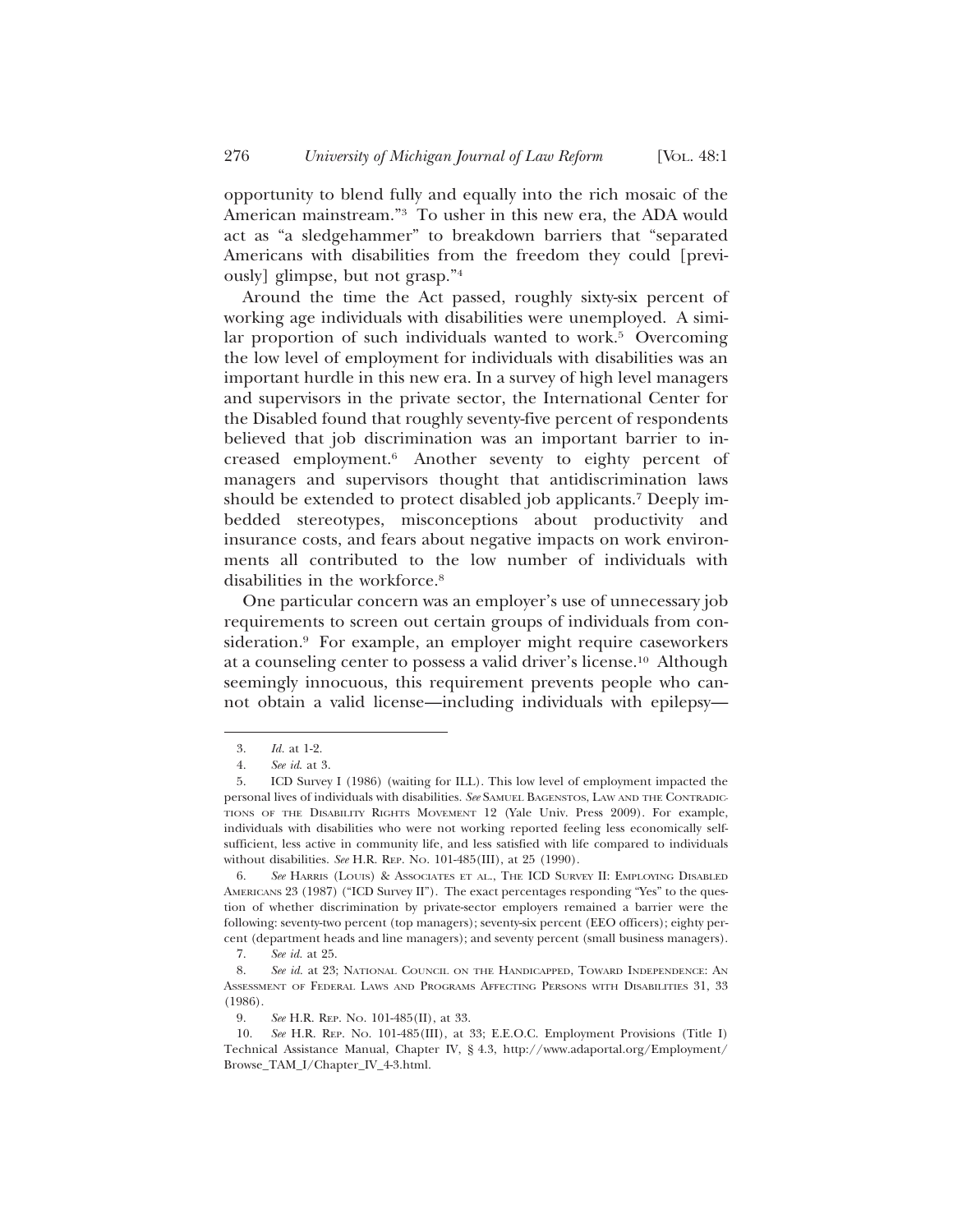from employment in that job. Implementing such a requirement is especially suspect because possessing a valid driver's license is only tangentially related to a caseworker's day-to-day tasks. A subtler use of unnecessary job criteria would be to require office assistants to use a QWERTY keyboard and mouse to enter data into a computer, instead of some other technology.11

Despite Congress's best efforts to eliminate the use of unnecessary job requirements, employers continue to deny workplace opportunities to individuals on this basis. This Note argues that dodging Title I's prohibition on discrimination remains too easy in part because the Act fails to require a searching inquiry into the employer's rationale for implementing different requirements. Part I presents three tools that courts use when interpreting the meaning of "essential functions." Part II introduces two different approaches to the "essential functions" inquiry and suggests why the second approach—focusing on a wide range of factors other than just the employer's judgment—is preferable. Finally, Part III offers two reforms to Section 12111(8) that would make it more difficult for an employer to use unnecessary job requirements to discriminate against individuals.

## I. TITLE I AND SECTION 12111(8) OF THE ADA

Section  $12111(8)$  is the crossroads for all employment discrimination claims brought under Title I of the Americans with Disabilities Act. To be protected under the Act, the plaintiff must prove that she is "qualified" within the meaning of Section  $12111(8)$ . This involves a two-step process.<sup>12</sup> First, the plaintiff must possess the requisite qualification standards for the job.<sup>13</sup> This is typically resolved with little difficulty.<sup>14</sup> Second, and more difficult, the plaintiff must be able to perform the "essential functions" of the job with or without a reasonable accommodation.15

<sup>11.</sup> *See id.*

<sup>12.</sup> Bates v. United Parcel Serv., Inc., 511 F.3d 974, 990 (9th Cir. 2007).

<sup>13.</sup> *Id.*

<sup>14.</sup> For example, a UPS package-car driver job may require the plaintiff to prove that she filled out a completed job application, possesses a valid driver's license, or has a certain level of seniority within the company. *Id.* at 982-83. Although proving that the plaintiff satisfies the job's prerequisites is usually not difficult, efforts to separate qualification standards from essential functions can involve difficult line-drawing problems. These problems present an additional area for research, but are not the subject of this Note.

<sup>15. 42</sup> U.S.C. § 12111(8) (2012). Whether the plaintiff requires a reasonable accommodation and whether an accommodation allows her to perform the essential functions of the job are not topics of this Note.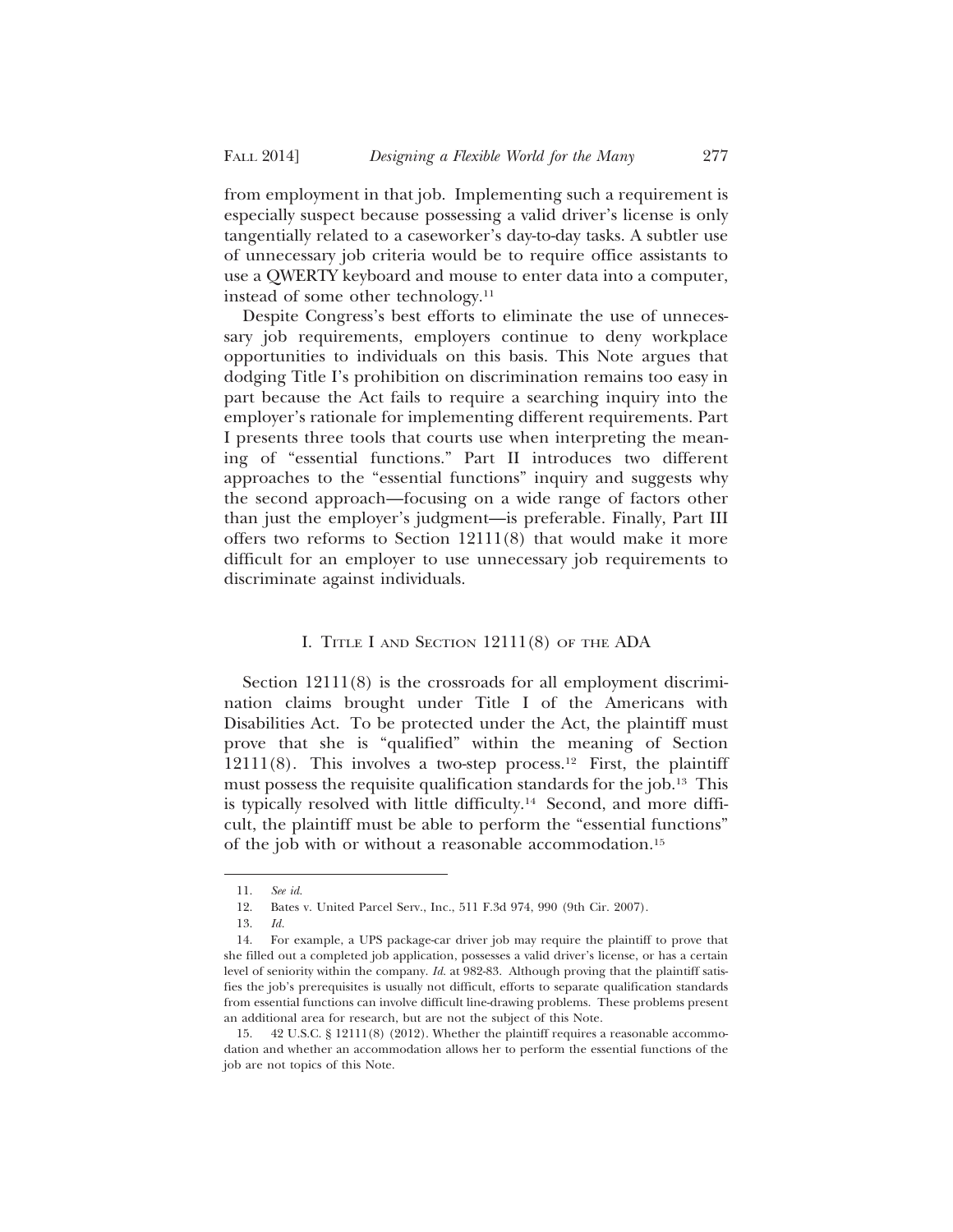This second step is problematic because Section 12111(8) does not explain what makes a particular task "essential." In its entirety, Section  $12111(8)$  states only the following:

The term "qualified individual" means an individual who, with or without reasonable accommodation, can perform the *essential functions* of the employment position that such individual holds or desires. For the purposes of this subchapter, consideration shall be given to the employer's judgment as to what functions of a job are essential, and if an employer has prepared a written description before advertising or interviewing applicants for the job, this description shall be considered evidence of the essential functions of the job.16

Instead of explaining what makes a particular task "essential," Section 12111(8) directs courts to consider the employer's judgment. The text fails to explain what sources beyond the employer's judgment could be considered, however. A judge trying to resolve a discrimination claim may feel uneasy relying only on the employer's opinion regarding whether it discriminated against the employee. As Part II explains, courts—including the same federal circuit—take different approaches to the "essential functions" inquiry. Some courts narrow their inquiry to the employer's opinion, while others look beyond the employer's opinion and consider several different factors.

Part I proceeds to consider some of the tools courts use to determine which tasks fall into the category of "essential functions." The first tool is the plain meaning of essential functions. Next is the congressional intent behind the adoption of the "essential functions" language. The final tool is interpretive guidelines established by the Equal Employment Opportunity Commission (E.E.O.C.). Although these tools are available to courts, they are applied inconsistently and unpredictably. As a result, the meaning of "essential functions" remains hard to pin down.

## *A. Plain Meaning of "Essential Functions"*

The plain meaning of "essential" is a convenient starting place to consider what that phrase includes. Discovering the word's plain

<sup>16.</sup> *Id.* (emphasis added).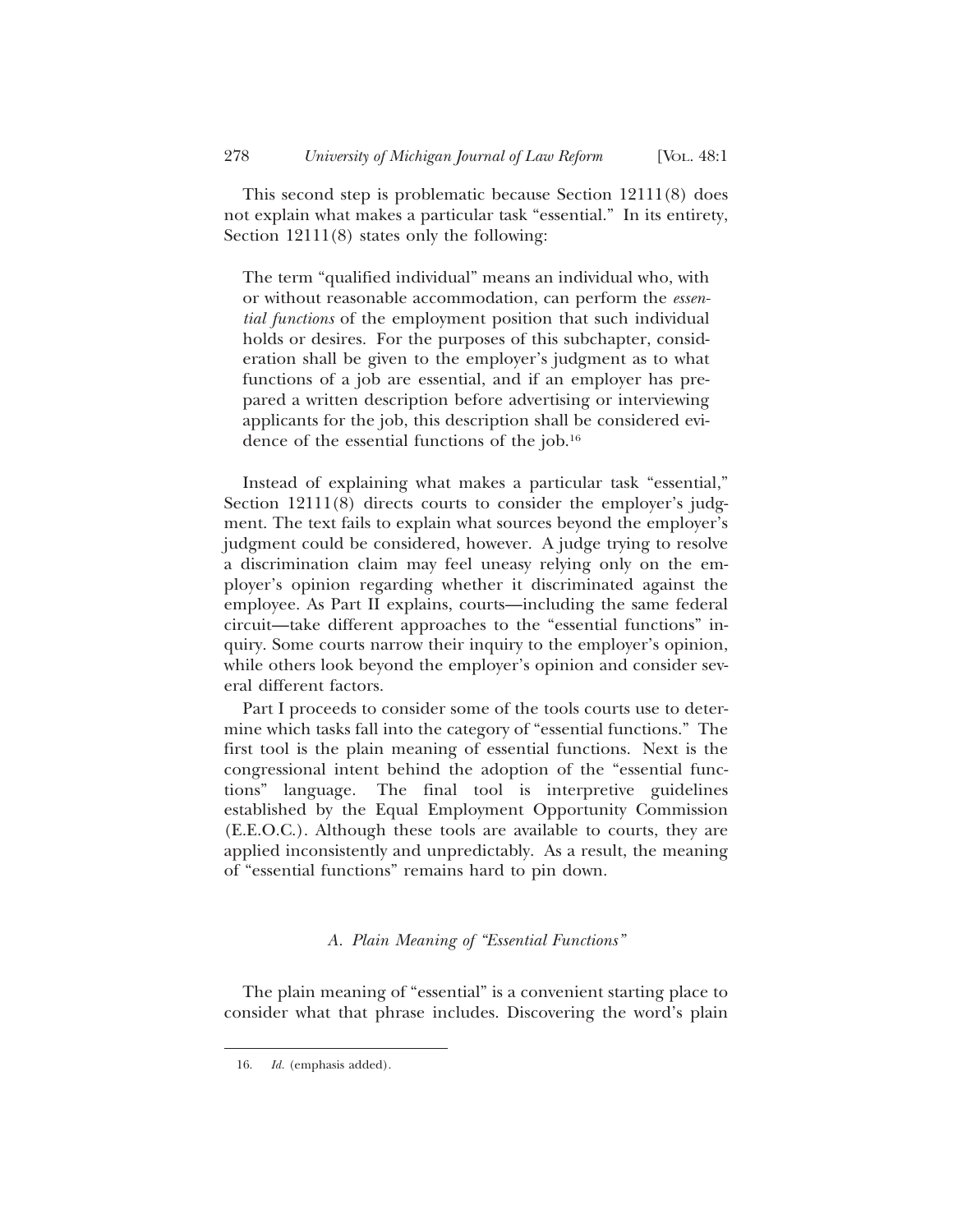meaning is complicated, however, because "essential" has two plausible definitions.17 In common parlance, "essential" can refer to something that is logically necessary<sup>18</sup> or fundamentally important.19 For example, a certain level of physical stamina and endurance is "essential" to the firefighter responsible for entering dwellings and rescuing people during emergencies. These characteristics are "indispensable" because without them the firefighter cannot perform a core function of her position.

An "essential" task does not require such strict logical necessity, however. Instead, that term may refer to a task that is relatively important, but that is not absolutely required to successfully perform the job. Although interpersonal skills are not "absolutely necessary" for a firefighter—her ability to rescue does not necessarily relate to her ability to communicate—the local fire department's hiring committee may think that they are of such importance that any applicant who does not possess them will not be hired.

The preceding example suggests that describing something as "essential" causes some uncertainty with regard to what the speaker means. Although courts do not explicitly interpret the plain meaning of "essential functions," their opinions touch on the two different meanings.20 For example, in cases involving applicants for the position of correctional officer, courts consistently hold that those applicants must be able to physically restrain inmates during an emergency.21 Correctional officers exist to ensure public safety and order. Therefore, being able to restrain others is absolutely

<sup>17.</sup> RANDOM HOUSE DICTIONARY OF THE ENGLISH LANGUAGE 663 (2d ed. 1987). To be sure, once a court decides that a particular function is "essential" the plaintiff must be able to perform it with or without a reasonable accommodation. In this sense, performance of the function becomes "absolutely necessary." Here, my comments relate to how courts initially determine which functions of the job are essential. In other words, the two meanings relate to how courts reach the decision as to which functions fall within the "essential functions" category.

<sup>18.</sup> *Id.* Essential: *adj.* 1. absolutely necessary; indispensible.

<sup>19.</sup> MERRIAM-WEBSTER'S COLLEGIATE DICTIONARY 427 (11th ed. 2005). Essential: *adj.* 2.a.: of the utmost importance. *See also* OneLook, http://onelook.com (last visited Aug. 25, 2014) (database of online dictionaries).

<sup>20.</sup> *See* Equal Emp't Opportunity Comm'n v. Picture People, Inc., 684 F.3d 981 (10th Cir. 2012); Bates v. United Parcel Serv., Inc., 511 F.3d 974 (9th Cir. 2007) (asking employer to prove connection between purported essential function and Department of Transportation hearing test); Skerski v. Time Warner Cable Co., 257 F.3d 273 (3d Cir. 2001).

<sup>21.</sup> *See* Hoskins v. Oakland Cnty. Sheriff's Dep't, 227 F.3d 719, 724 (6th Cir. 2000); Martin v. Kansas, 190 F.3d 1120, 1123 (10th Cir. 1999) (overruled on other grounds); Miller v. Illinois Dep't of Corr., 107 F.3d 483, 485 (7th Cir. 1997).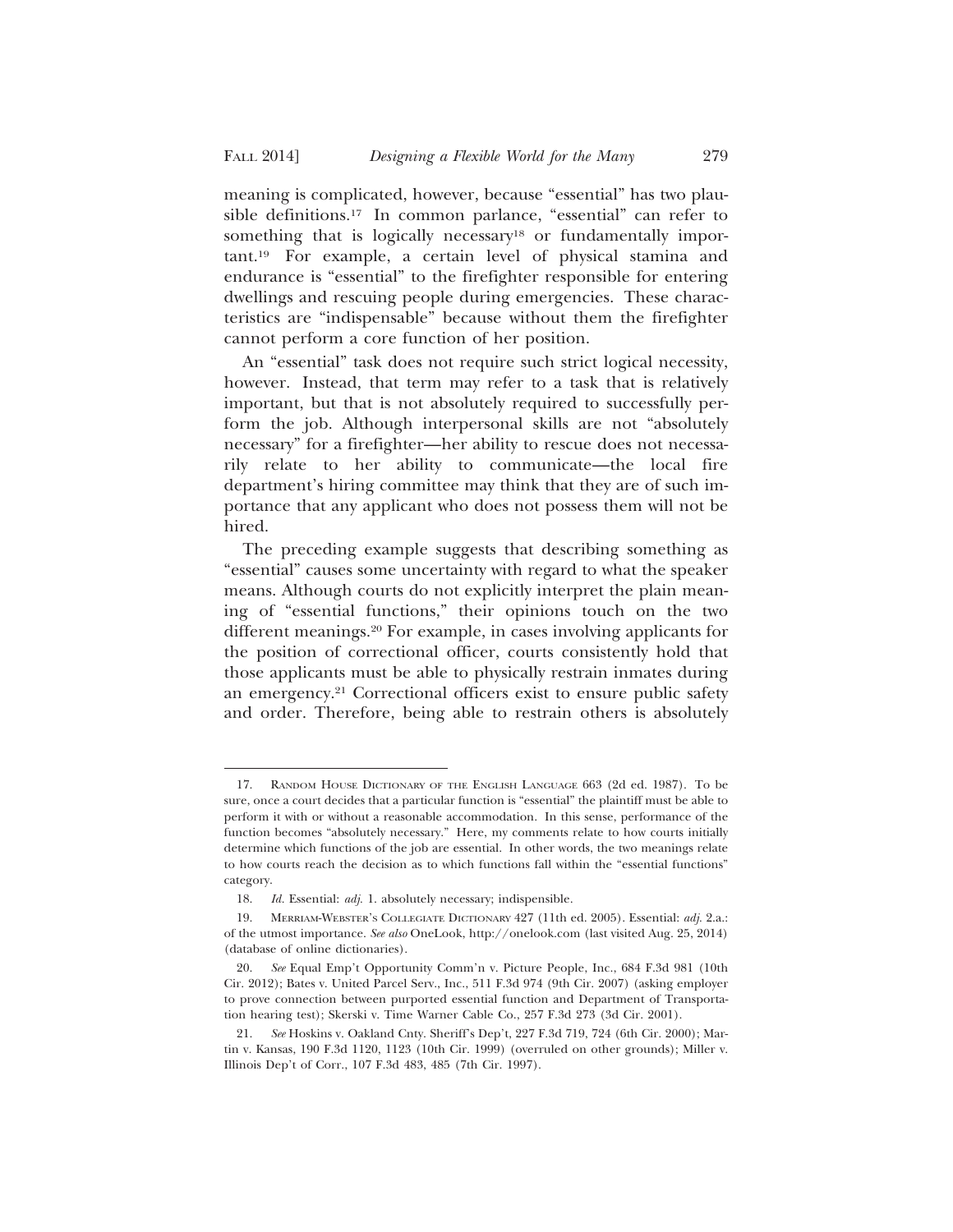necessary before an applicant can be hired as a correctional officer.22

Describing a task as logically necessary is helpful when, like in the correctional officer context, the job's purpose is more discrete. The more discrete a job's purpose, the clearer the relative importance of each task becomes. Problems arise, however, when the job's purpose is harder to define. In this situation, courts will balance several different factors to determine the relative importance of the contested job requirement.23

Considering the relative importance of different job requirements can create difficult line-drawing problems. For example, if the various tasks of a job are plotted along a spectrum from unimportant to absolutely necessary, then a court must decide the point at which tasks become "essential." Because the plain meaning of "essential" does not clearly delineate this point, courts must look beyond Section 12111(8) to determine where it lies. The next section will explore one of the first sources beyond the text that many courts look: congressional intent.

#### *B. Congressional Intent behind "Essential Functions"*

There are nine Congressional Reports (Reports) that detail the ADA's contents and underlying purpose. These Reports include a wide range of information such as studies and other facts that went into the drafting of the Act. Three of these Reports focus primarily on Title I and the meaning of its provisions. These reports come from the Senate Committee on Labor and Human Resources, the House Education and Labor Committee, and the House Judiciary Committee, and contain three helpful rules for constructing the meaning of "essential functions."

The first rule is that "essential" refers to the "fundamental" tasks of the position. It does not refer to "marginal" tasks. Juxtaposing "fundamental" with "marginal" suggests two basic propositions: first, that different tasks have different levels of importance, and

<sup>22.</sup> *See* 29 C.F.R. § 1630.2(n)(2)(i) (2012) (stating that a particular task is essential if "the reason the position exists is to perform that function").

<sup>23.</sup> *See Picture People, Inc.*, 684 F.3d at 1000 (Holloway, J., dissenting); *Skerski*, 257 F.3d at 280 (holding that "[a]lthough 'may climb poles' is listed as an aspect of one of Time Warner's essential functions, the failure of both job descriptions to list 'climbing' under the heading 'Essential Functions' suggests one could view climbing as a *useful skill or method* to perform the essential functions of the job but that it is not itself an essential function of the installer technician position.") (emphasis added).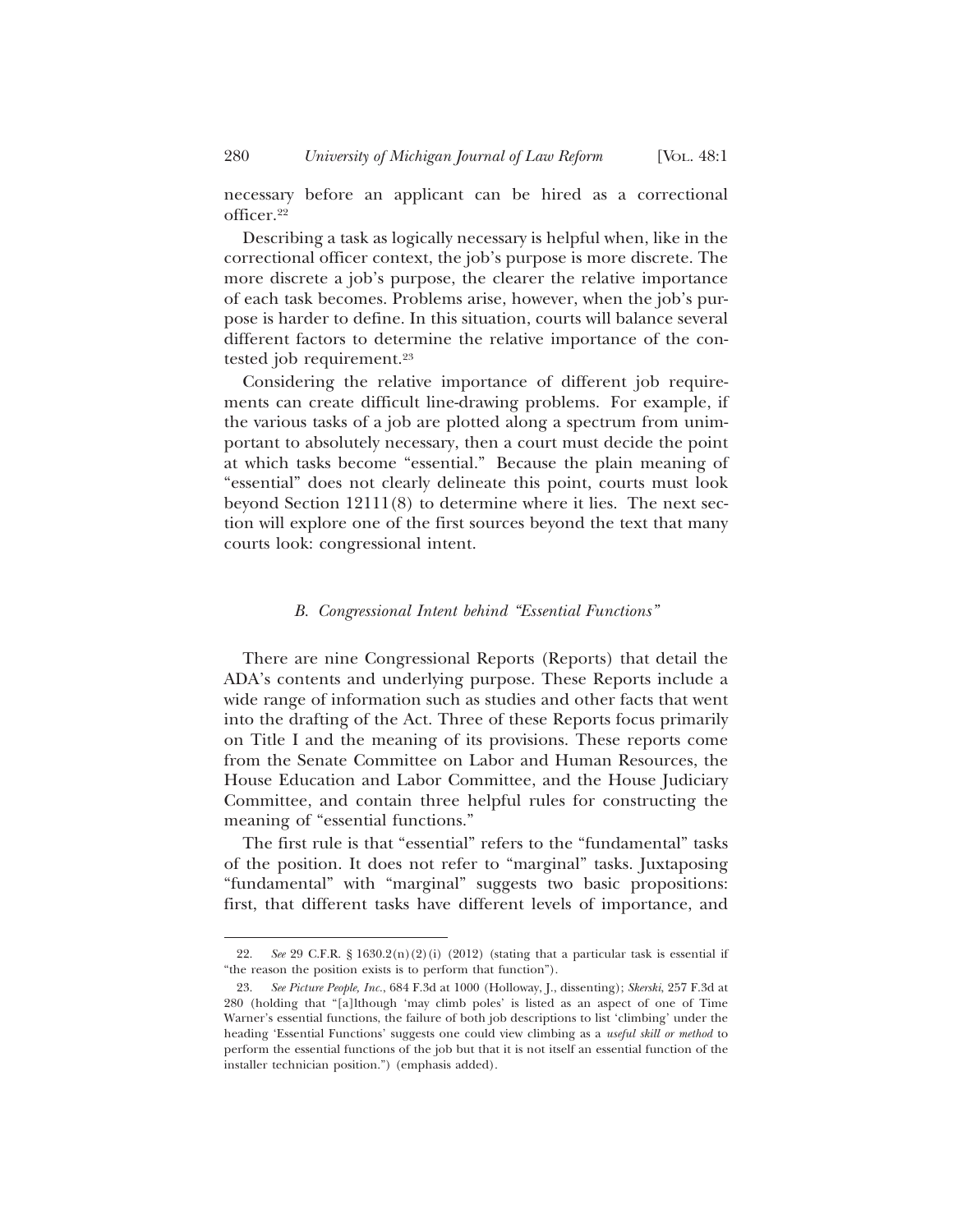second, that "fundamental" tasks have a closer relation to the job's overall purpose than those tasks that are "marginal."

Protecting an employer's use of "fundamental" tasks, but not "marginal" tasks is an important concept. At the time the Act was drafted, employers used unrelated tasks to unfairly disqualify applicants.24 The drafters of Title I were concerned that if an employer could use unnecessary tasks—such as requiring caseworkers at a counseling center to possess a valid driver's license<sup>25</sup>—to screen applicants, then it could mask discriminatory practices.26 Therefore, the drafters constrained Title I's protection to those tasks that closely related to the job's core function.

The second rule of construction is that an applicant does not have to perform an essential function in a particular manner. This idea is closely related to the concept of "reasonable accommodation" also contained in Section  $12111(8).^{27}$  By definition, a reasonable accommodation recognizes that individuals with disabilities may perform tasks differently than individuals without disabilities.28 Relating these two ideas, the House Judiciary Committee noted that "essential functions are those which must be performed, even if the manner in which particular job tasks comprising those functions are performed, or the equipment used in performing them, *may be different for an employee with a disability* than

<sup>24.</sup> The distinction between tasks that are "fundamental" and "marginal" is found throughout the legislative history on Title I. *See* H.R. REP. NO. 101-485(III), at 33-34 (1990); 29 C.F.R. § 1630.2(n)(1) (2012); D'Angelo v. ConAgra Foods, Inc., 422 F.3d 1220, 1230 (11th Cir. 2005); Gillen v. Fallon Ambulance Serv., Inc., 283 F.3d 11, 27 (1st Cir. 2002) (explaining that employer's requirement that applicants to the position of Emergency Medical Technician be able to lift seventy pounds was "tested . . . only on rare occasions"); E.E.O.C. Employment Provisions (Title I) Technical Assistance Manual, *supra* note 10.

<sup>25.</sup> For example, an employer that required caseworkers at a counseling center to possess a valid driver's license or hairdressers to communicate orally barred individuals with epilepsy and individuals who could not communicate orally from such jobs. *See* H.R. REP. NO. 101-485(III), at 33; E.E.O.C. Employment Provisions (Title I) Technical Assistance Manual, *supra* note 10.

<sup>26.</sup> Leaders both inside and outside of the movement shared the belief that the lack of employment opportunities was less the result of applicants' inability to perform the job than the result of discrimination. *See* H.R. REP. NO. 101-485(II), at 35 (1990); ICD SURVEY II, *supra* note 6, at 23; TOWARD INDEPENDENCE: AN ASSESSMENT OF FEDERAL LAWS AND PROGRAMS AF-FECTING PERSONS WITH DISABILITIES, *supra* note 8, at 31, 33; NATIONAL COUNCIL ON THE HANDICAPPED, ON THE THRESHOLD OF INDEPENDENCE: PROGRESS ON LEGISLATIVE RECOMMENDA-TIONS FROM "TOWARD INDEPENDENCE" 46 (1988).

<sup>27.</sup> *See* H.R. REP. NO. 101-485(III), at 32; E.E.O.C. Employment Provisions (Title I) Technical Assistance Manual, *supra* note 10; *Gillen*, 283 F.3d at 24.

<sup>28.</sup> *See* 42 U.S.C. § 12111(9) (2012); H.R. REP. NO. 101-485(III), at 33 ("The incorporation of the requirement of reasonable accommodation into the definition of 'qualified individual with a disability' is meant to indicate that essential functions are those which must be performed, even if the manner in which particular job tasks comprising those functions are performed, or the equipment used in performing them, may be different for an employee with a disability than for a non-disabled employee.").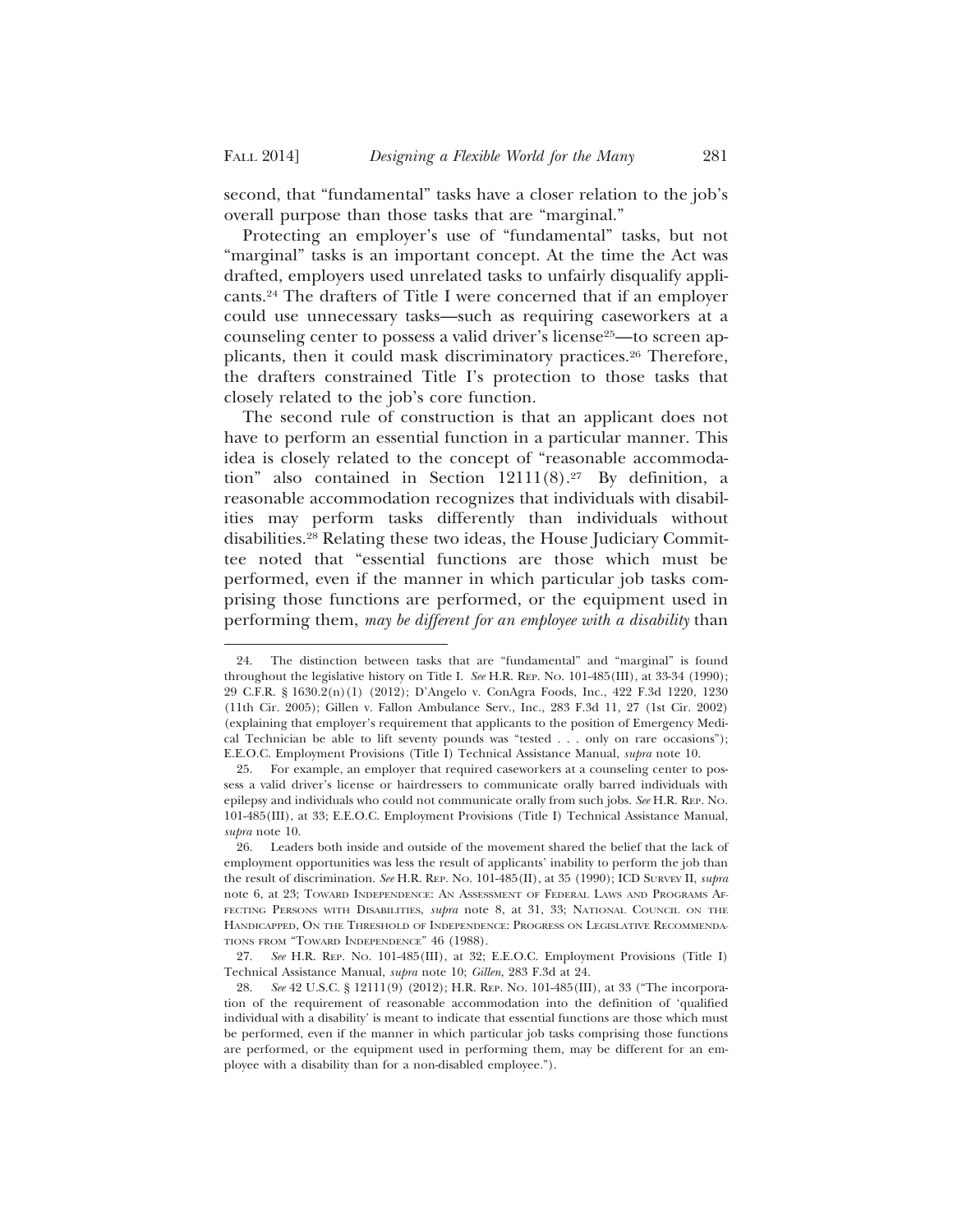for a non-disabled employee."29 In a job that requires the use of computers, for instance, the essential function is not the ability to manually enter information or visually read information on the computer screen, but rather the more general "ability to access, input, and retrieve information from the computer" without regard to method of performance.30

This discussion suggests that the meaning of "essential" closely relates to the purpose of the job. Instead of focusing on the manner in which the job is performed, the use of "essential" directs attention away from particulars to the common denominator of achieving the job's desired results. By directing attention away from on-paper job requirements and toward the applicant's on-thejob ability, the drafters of Title I indicated that "essential" is a flexible term.31 Congressional Committee Reports suggest that focusing on results instead of a particular physical ability is one of the most important protections that Title I offers because "misconceptions about the abilities and inabilities of persons with disabilities" were pervasive among employers.32

The third and final rule of construction relates to the method of analysis the drafters intended courts to use: a multi-factored, balancing test. As the drafters noted, when conducting the essential functions inquiry, courts must "review the job duty not in isolation, but in the context of the actual work environment."33 Only by weighing multiple aspects of an employee's job could courts determine the relative importance of each function and whether the particular function in question is "essential."34

These three rules of construction remain broad parameters for a court to follow. Although they provide some guidance, these rules do not clarify *how much* weight to give to the employer's judgment.35 If courts have only these rules to rely upon, then consistently and

<sup>29.</sup> *See* H.R. REP. NO. 101-485(III), at 33 (emphasis added).

<sup>30.</sup> *Id.*

<sup>31.</sup> *See* BAGENSTOS, *supra* note 5, at 20; *Gillen*, 283 F.3d at 29.

<sup>32.</sup> H.R. REP. NO. 101-485(III), at 32.

<sup>33.</sup> *Id.* at 33.

<sup>34.</sup> To be sure, the legislative history does not indicate to what extent courts should involve themselves in analyzing the relative importance of each function. This is a key shortcoming of the statute because the more robust the court's inquiry, the harder it becomes for employers to mask marginal tasks as essential. *See* H.R. REP. NO. 101-485(III), at 33; 29 C.F.R. § 1630.2(n) (2012); E.E.O.C. Employment Provisions (Title I) Technical Assistance Manual, *supra* note 10.

<sup>35.</sup> The House Judiciary Committee considered whether there should be a presumption created in favor of such judgment and expressly rejected it. Although § 12111(8) indicates that "consideration shall be given" to the employer's judgment, the Committee stated that such language "simply assures that the employer's determination of essential functions is considered." H.R. REP. NO. 101-485(III), at 34.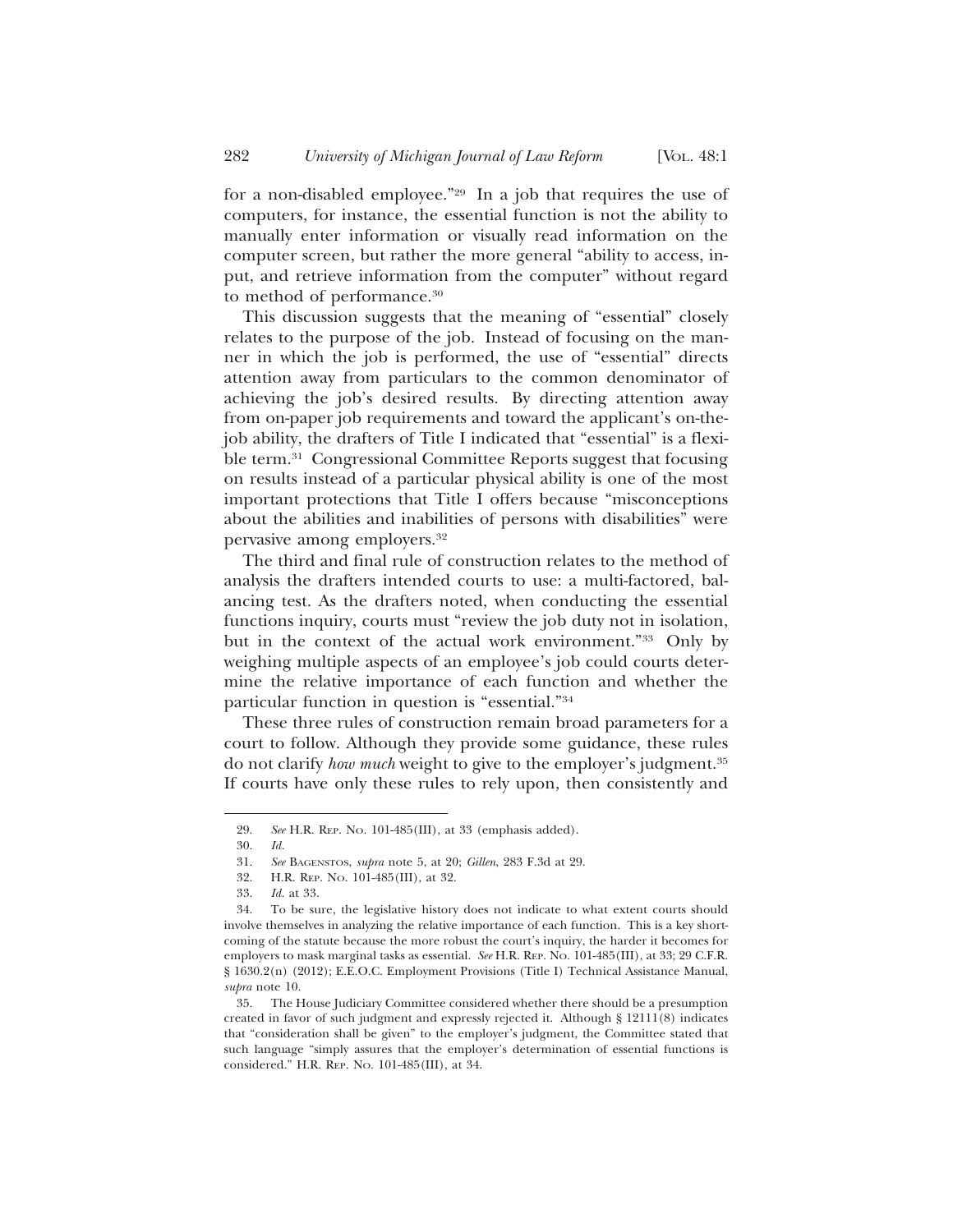predictably deciding which functions fall under Section 12111(8)'s purview will be difficult.

To reliably determine the essential functions of the position in question, courts must look elsewhere.

## *C. Equal Employment Opportunity Commission Interpretive Guidance*

The Equal Employment Opportunity Commission's Interpretive Guidance (Guidance) is the next best source to consider.<sup>36</sup> The Guidance presents a list of seven relevant factors courts should consider when deciding whether a particular function is essential. These factors include the following:

- (i) The employer's judgment as to which functions are essential;
- (ii) Written job descriptions prepared before advertising or interviewing applicants for the job;
- (iii) The amount of time spent on the job performing the function;
- (iv) The consequences of not requiring the incumbent to perform the function;
- (v) The terms of a collective bargaining agreement;
- (vi) The work experience of past incumbents in the job; and/or
- (vii) The current work experience of incumbents in similar  $jobs.<sup>37</sup>$

<sup>36.</sup> Congress empowered the E.E.O.C. to enact regulations that inform courts and employers regarding the meaning of the ADA's various provisions. *See* 29 C.F.R. 1630 (appendix) (first paragraph).

<sup>37. 29</sup> C.F.R. § 1630.2(n)(3) (2012). Additionally, the Guidance presents three reasons why a particular function should count as essential: the position exists to perform the task, there are a limited number of other employees who could perform the task, or the function is highly specialized. 29 C.F.R. § 1630.2(n)(2) (2012). Moreover, these factors are not exclusive. In explaining how to determine whether a function is essential, the E.E.O.C. states that "all relevant evidence should be considered" and that "[g]reater weight will not be granted to the types of evidence included on the list than to types of evidence not listed." Appendix to Pt. 1630, Interpretive Guidance, 29 C.F.R. Ch. XIV (2013), at 396. It appears the E.E.O.C. wanted courts to analyze the above factors and then conclude, based on one or more of the specified reasons, whether a particular function is "essential." *See id.* at 396-97 (explaining that Part 1630 lists various types of evidence that should be considered in determining whether a particular function is essential).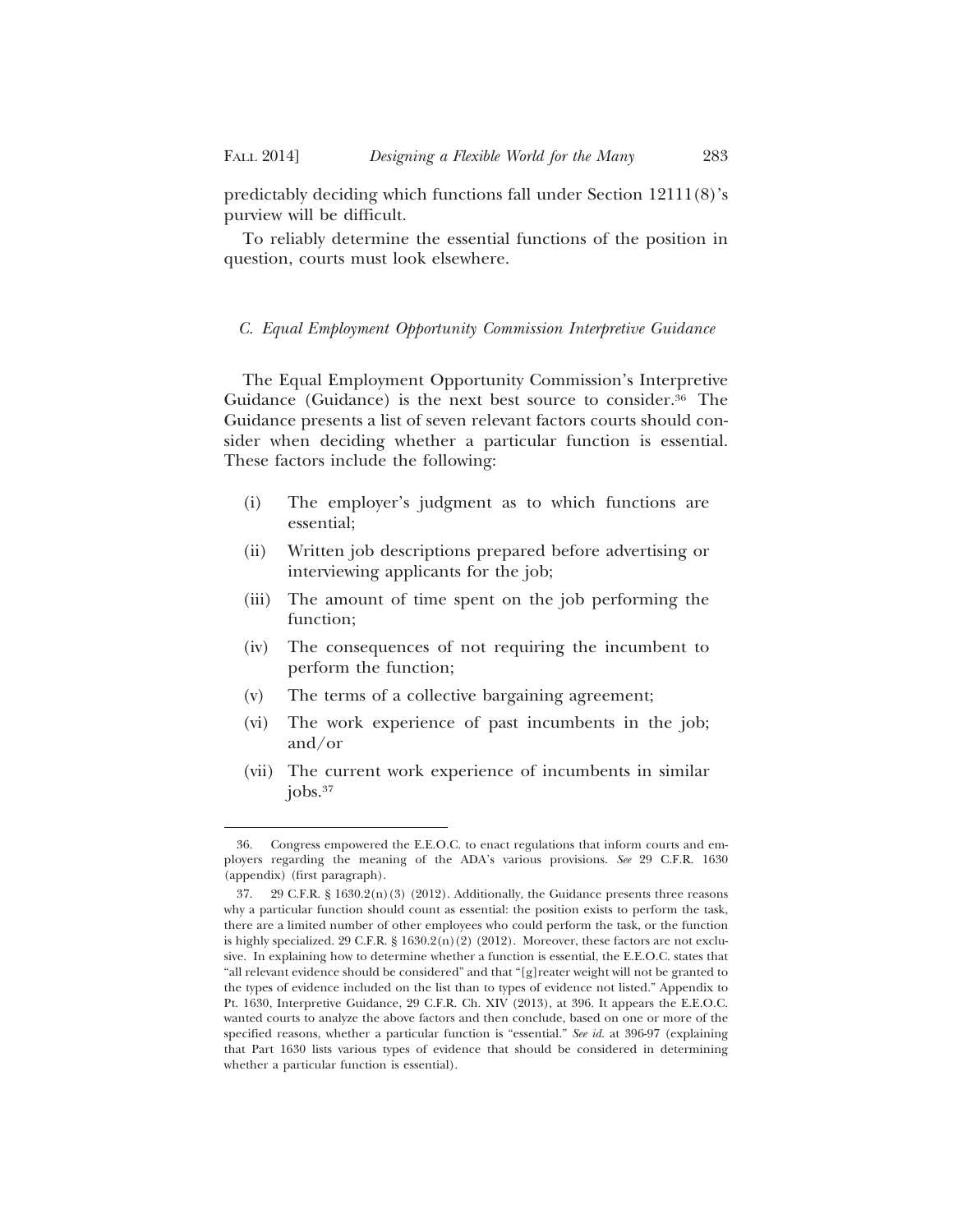Using these factors to guide the essential functions inquiry has the primary benefit of creating a consistent and predictable analytical framework. Unlike the three rules of construction from the legislative history that suffer from a high level of generality, these factors help narrow the trier of fact's attention to specific and objective considerations. As a result, using these factors might contribute to more robust decision-making because courts would consider a more complete set of factual circumstances.

In addition to listing factors for a court to consider, the E.E.O.C., like the House Judiciary Committee, believed that essential functions closely relate to the employee's on-the-job performance. In a manual designed to help employers comply with Title I, the E.E.O.C. suggested that employers, when "identifying an essential function to determine if an individual with a disability is qualified," should "focus on the *purpose* of the function and the *result* to be accomplished, rather than the manner in which the function presently is performed."38 In a job that requires moving heavy packages to a storage room, for instance, the essential function is the ability to accomplish this task, irrespective of whether doing so involves lifting or carrying the packages in a certain way.39 This example, in addition to those cited in the Reports, suggests that the same job can be accomplished multiple ways. As a result, a court should not focus on whether the applicant can perform the job according to only one method of performance. Rather, the court should focus on whether the applicant can achieve the job's "desired result" using an alternative method of performance that takes into account her unique abilities.<sup>40</sup>

Although the Guidance is available to courts, its consistent application is hampered by being non-binding. Courts are free to use these factors as much or as little as they want. Furthermore, the list of factors is not exhaustive—courts can choose some factors on the list, or look beyond to consider an entirely different set of factors. The non-binding and non-exhaustive nature of these factors undercuts their effectiveness. Thus, the extent to which courts use these factors differs across jurisdictions.<sup>41</sup>

<sup>38.</sup> E.E.O.C. Technical Assistance Manual (1992) at 34 (emphasis in original).

<sup>39.</sup> E.E.O.C. Employment Provisions (Title I) Technical Assistance Manual, Chapter V, § 5.5(f), http://www.adaportal.org/Employment/Browse\_TAM\_I/Chapter\_V\_5-5.html.

<sup>40.</sup> Skerski v. Time Warner Cable Co., 257 F.3d 273, 280 (3d Cir. 2001) (noting that the legislative history behind Section 12111(8) indicates that the essential function inquiry "focuses on the desired result rather than the means of accomplishing it").

<sup>41.</sup> *Compare* D'Angelo v. ConAgra Foods, Inc., 422 F.3d 1220 (11th Cir. 2005) (relying on E.E.O.C. factors while conducting essential functions inquiry), *with* Gratzl v. Office of Chief Judges of 12th, 18th, 19th, and 22nd Judicial Circuits, 601 F.3d 674 (7th Cir. 2010) (conducting essential functions inquiry without relying on E.E.O.C. factors).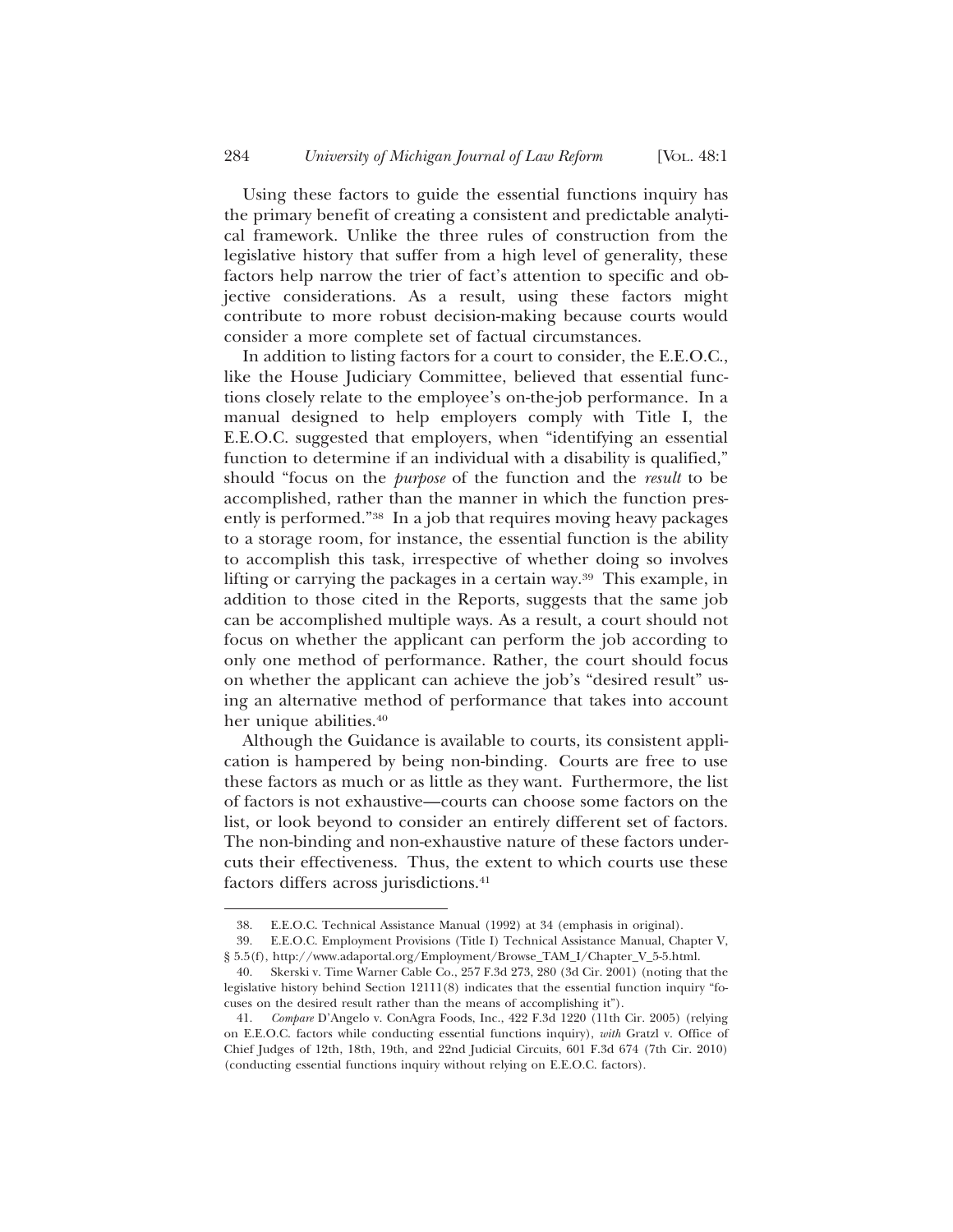Taken together, the plain meaning, the three rules of construction from the legislative history, and the E.E.O.C. factors provide the basic background for interpreting the meaning of "essential functions." Indeed, courts typically use at least one of these sources when conducting the essential functions inquiry. The problem that arises, however, is that courts do not have a consistent analytical framework. Some courts guide their analysis using the E.E.O.C. factors, while other courts pay them little or no attention. Still other courts confine their analysis to the text of Section 12111(8), while others look beyond the text to consider Title I's legislative history. Part II will discuss how courts use these various sources when determining whether discriminatory job requirements are essential.

## II. SECTION 12111(8) AND DISCRIMINATORY JOB REQUIREMENTS IN THE CASE LAW

The ability to define a job's essential functions allows employers to undermine Title I's mandate of eliminating discrimination against individuals with disabilities. As long as employers can draw a connection between the function at issue and the job's purpose, the plaintiff is at a disadvantage to win her discrimination claim. In the absence of a limiting principle, the ambiguity of the phrase "essential functions" dilutes Title I's protections against employment discrimination. Individuals with disabilities continue to be subjected to discriminatory selection criteria, but clarifying the meaning of "essential functions" would help counteract Section 12111(8)'s current weakness.

Part II analyzes how courts address discriminatory job requirements. These requirements present sensitive concerns because they explicitly screen out an applicant on the basis of her disability.<sup>42</sup> Examples of such job requirements include requiring an employee with vertigo to work on a conveyor belt<sup>43</sup> or a nurse with rheumatoid arthritis to lift patients onto hospital beds.<sup>44</sup> Eliminating the

<sup>42.</sup> *See* Hoskins v. Oakland Cnty. Sheriff's Dep't, 227 F.3d 719, 722-23 (6th Cir. 2000) (determining whether deputy sheriff with severe physical restrictions must physically restrain inmates); Stone v. City of Mount Vernon, 118 F.3d 92, 94 (2d Cir. 1997) (deciding whether paraplegic firefighter must engage in fire suppression activities); Barnes v. Nw. Iowa Health Ctr., 238 F. Supp. 2d 1053, 1068, 1082-83 (N.D. Iowa 2002) (analyzing whether employee with rheumatoid arthritis had to lift patients onto hospital beds); S. REP. NO. 101-116, at 35 (1989).

<sup>43.</sup> D'Angelo v. ConAgra Foods, Inc., 422 F.3d 1220, 1221-22 (11th Cir. 2005).

<sup>44.</sup> *Barnes*, 238 F. Supp. 2d at 1082-83.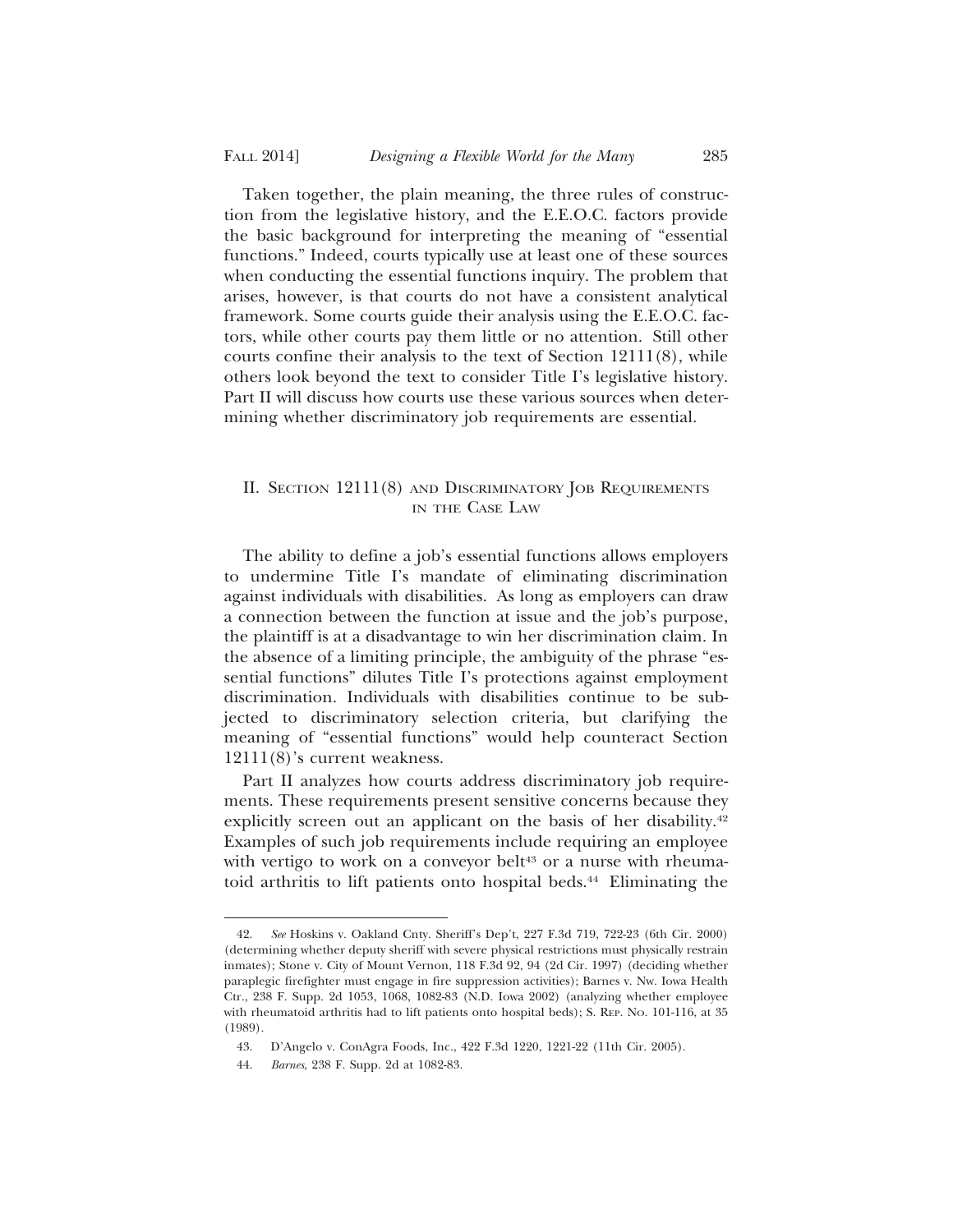unjustified use of such requirements is the linchpin of Title I's protections.45 Thus, how courts analyze such requirements is a good way to see how effective Section 12111(8) is to combat potential discrimination. This Part contends that there are two main approaches that courts take when conducting the essential functions inquiry.

## *A. Favoring the Employer's Judgment*

The first approach is characterized by deferring to an employer's judgment regarding which job functions are essential. Instead of analyzing different factors relating to the employment relationship, this approach typically begins and ends with considering the employer's opinion. The case of *Equal Emp't Opportunity Comm'n v. Picture People, Inc.*46 is illustrative. Picture People terminated Jessica Chrysler, a congenitally deaf employee, because her lack of oral communication skills allegedly burdened the operation of Picture People's business.<sup>47</sup> The E.E.O.C. sued Picture People on behalf of Chrysler, alleging that Picture People unlawfully discriminated against her under Title I. At issue was whether the essential functions of Chrysler's position included "verbal" communication skills or "effective" communication skills.<sup>48</sup> A majority of the Tenth Circuit agreed that verbal communication skills were essential.49

The court began its discussion by listing the seven E.E.O.C. factors.50 It quickly narrowed its attention, however, to Picture People's opinion that oral communication skills were essential.<sup>51</sup> Restricting focus to the employer's judgment was appropriate because the essential function inquiry "is not intended to second

<sup>45.</sup> S. REP. NO. 101-116, at 34 (stating that "[t]he requirement that job criteria actually measure ability required by the job is a critical protection against discrimination based on disability . . . . If a person with a disability applies for a job and meets all selection criteria except one that he or she cannot meet because of a disability, the criteria must concern an essential, non-marginal aspect of the job, and be carefully tailored to measure the person's actual ability to do an essential function of the job.").

<sup>46. 684</sup> F.3d 981 (10th Cir. 2012).

<sup>47.</sup> *Id.* at 985-86.

<sup>48.</sup> Picture People originally hired Chrysler for the position of "performer," which required working in the camera room where she interacted daily with patrons in oftentimes stressful and chaotic situations. Over the span of her employment, Chrysler conducted between fifteen and twenty photo sessions with different families. *Id.* at 983-84, 986-87.

<sup>49.</sup> *Id.* at 987.

<sup>50.</sup> *Id.* at 986.

<sup>51.</sup> *Id.*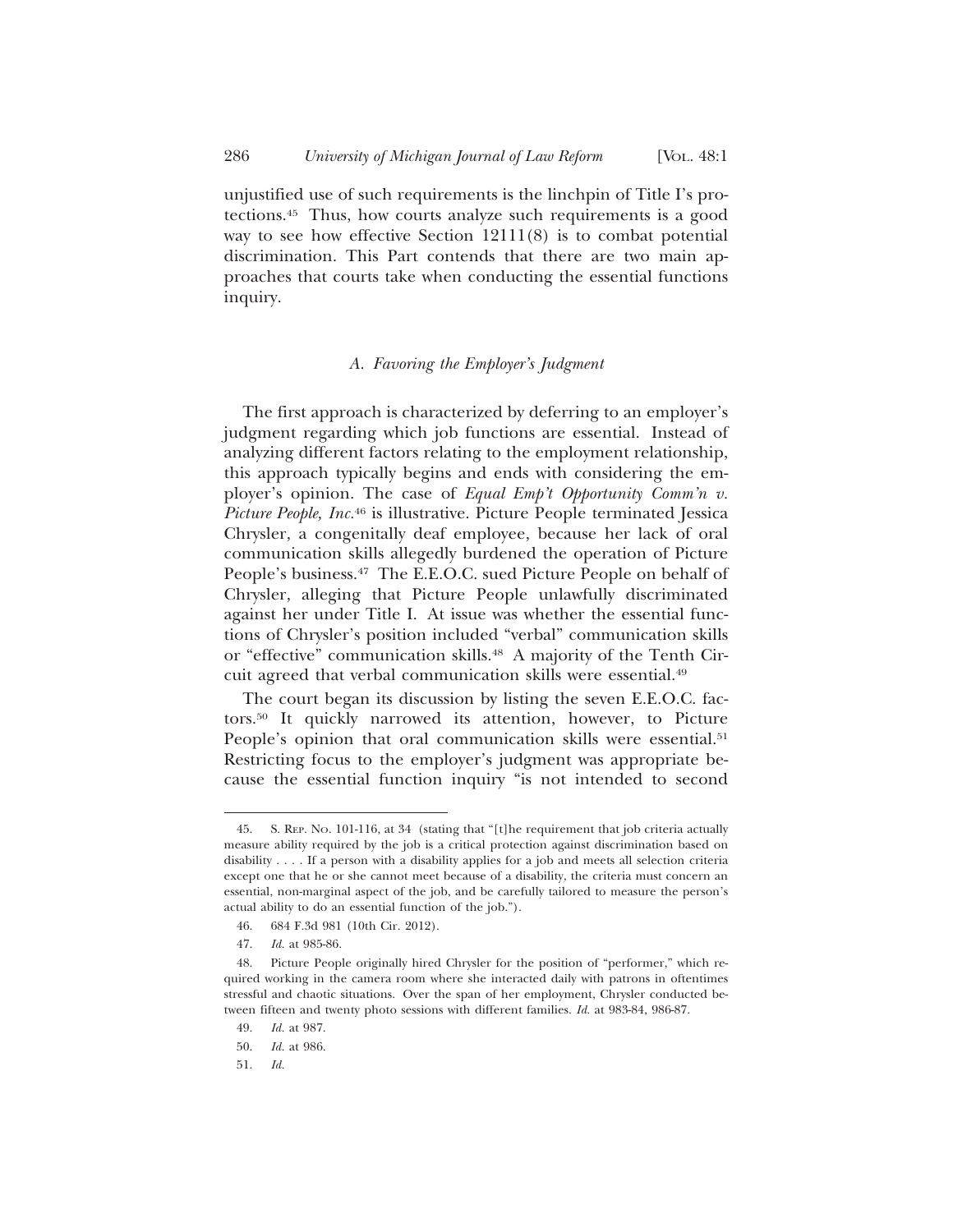guess the employer or to require [it] to lower company standards."52 As long as the function in question is "job-related, uniformly enforced, and consistent with business necessity, the employer has a right to establish what a job is and what is required to perform it."53

Based on Picture People's requirement that employees possess the ability to verbally communicate, and its contention that nonverbal communication impacted the efficient operation of its business, the majority concluded that all applicants to Chrysler's position "must be able to verbally communicate with customers."54 The majority ended its analysis by noting that "nothing suggests that gestures, pantomime, and written communication are similarly effective and efficient [as oral communication]."55

*Gratzl v. Office of Chief Judges of 12th, 18th, 19th, and 22nd Judicial Circuits* also demonstrates this approach to the essential functions inquiry.56 Jeanne Gratzl, a court reporter hired to work in a control room and who suffered from incontinence, sued her employer after new workplace rules required all court reporters to rotate through in-court proceedings.57 Due to her condition, Gratzl was unable to participate in such rotations without imposing a significant burden on courtroom procedures.58

In analyzing whether rotation through in-court proceedings was an essential function of her position, the Seventh Circuit gave considerable weight to the employer's judgment.<sup>59</sup> Referring to Title I employment discrimination claims more generally, the Seventh Circuit clarified that not only will it consider the employer's opinion as evidence of which functions are essential, but that it will *presume* such an opinion to be correct.<sup>60</sup> The Seventh Circuit affirmed the employer's judgment because Gratzl failed to present enough evidence to rebut this presumption.<sup>61</sup>

<sup>52.</sup> *Id.* (quoting Hennagir v. Utah Dep't of Corr., 587 F.3d 1255, 1262 (10th Cir. 2009)) (internal quotations omitted).

<sup>53.</sup> *Id.*

<sup>54.</sup> *Id.* Chrysler's position while employed by Picture People, Inc. was "performer."

<sup>55.</sup> *Id.* at 986-87.

<sup>56. 601</sup> F.3d 674 (7th Cir. 2010).

<sup>57.</sup> *Id.* at 676-79.

<sup>58.</sup> *Id.* at 677.

<sup>59.</sup> *Id.* at 679.

<sup>60.</sup> *Id.* (emphasis added). Interestingly, an amendment that would have created a presumption in favor of the employer's opinion regarding which functions are essential was specifically rejected during Title I's drafting process. H.R. REP. NO. 101-485(III), at 33 (1990).

<sup>61.</sup> *Gratzl*, 601 F.3d at 679-80.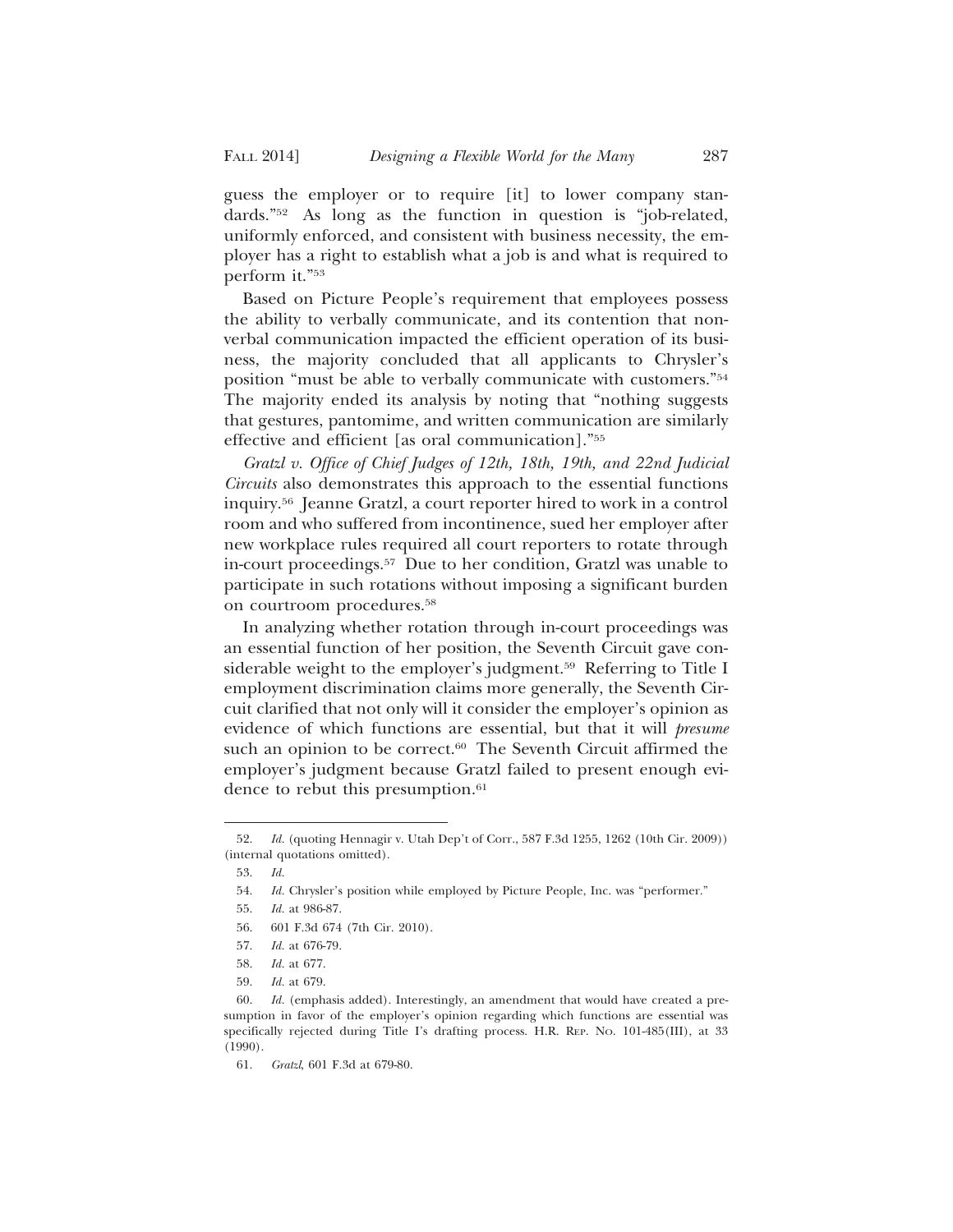The Tenth and Seventh Circuits are not alone in deferring to an employer's judgment.<sup>62</sup> Other courts agree that an employer's judgment should not be second-guessed during the essential function inquiry.63 The reliance that these courts place on an employer's judgment is supported by the text of Section 12111(8). The express language of the statute makes clear that the employer's opinion regarding which functions are essential must factor into a court's analysis.64 Because many judges focus primarily, or even exclusively, on the text of a statute when interpreting its meaning, it is no surprise that the employer's judgment plays a prominent role in many courts' analysis.65

There are additional reasons to focus on the employer's judgment. An employer's opinion—clearly expressed in written job descriptions or deposition testimony—may be readily available. Interpreting the meaning of "essential" through other sources can be more difficult and time-consuming. Additionally, treading into the depths of legislative materials is not an attractive alternative to clear statements contained in written job descriptions or deposition testimony.66

<sup>62.</sup> *See* McBride v. BIC Consumer Prods. Mfg. Co., Inc., 583 F.3d 92, 98 (2d Cir. 2009) ("a court must give substantial deference to an employer's judgment"); Kvorjak v. Maine, 259 F.3d 48, 55 (1st Cir. 2001) ("[i]n the absence of evidence of discriminatory animus, courts generally give 'substantial weight' to the employer's judgment"); Weigert v. Georgetown Univ., 120 F. Supp. 2d 1, 14 (D.C. 2000) ("[c]ourts defer 'to the employer's judgment'"); Riel v. Elec. Data Sys. Corp., 99 F.3d 678, 682 (5th Cir. 1996) ("whenever an employer gives written descriptions of the essential functions of a job, those descriptions are entitled to substantial deference"); Johnson v. Georgia Dep't of Human Res., 983 F. Supp. 1464, 1473 n.7 (N.D. Ga. 1996) ("the employer did not consider that function to be minor and it is to the employer's judgment . . . that this Court must defer.").

<sup>63.</sup> *See* Mulloy v. Acushnet Co., 460 F.3d 141, 147 (1st Cir. 2006) ("our inquiry into essential functions 'is not intended to second guess the employer'") (quoting Mason v. Avaya Commc'ns, Inc., 357 F.3d 1114, 1119 (10th Cir. 2004)); DePaoli v. Abbott Labs., 140 F.3d 668, 674 (7th Cir. 1998) ("we do not otherwise second-guess the employer's judgment in describing the essential requirements for the job").

<sup>64. 42</sup> U.S.C. § 12111(8) (2012) ("For purposes of this subchapter, consideration shall be given to the employer's judgment as to what functions of a job are essential, and if an employer has prepared a written description before advertising or interviewing applicants for the job, this description shall be considered evidence of the essential functions of the job.").

<sup>65.</sup> *See* Caminetti v. United States, 242 U.S. 470, 485 (1917); Cass R. Sunstein, *Must Formalism Be Defended Empirically?*, 66 U. CHI. L. REV. 636, 639 (1999); Frank H. Easterbrook, *Text, History, and Structure in Statutory Interpretation*, 17 HARV. J.L. & PUB. POL'Y 61, 61 (1994).

<sup>66.</sup> *See* Easterbrook, *supra* note 65; A. Raymond Randolph, *Dictionaries, Plain Meaning, and Context in Statutory Interpretation*, 17 HARV. J.L. & PUB. POL'Y 71, 71-74 (1994).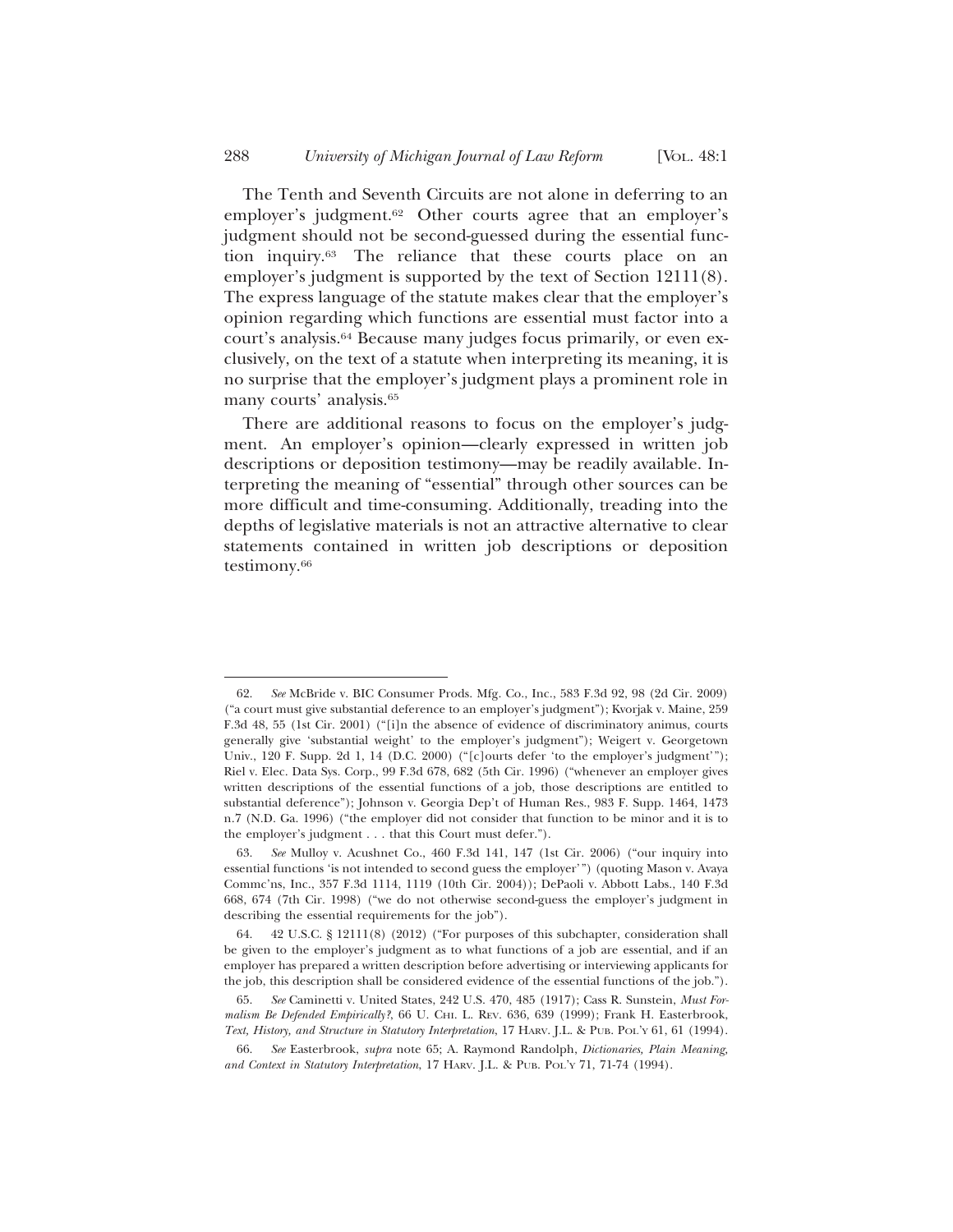#### *B. Totality of the Circumstances Approach*

The second approach to discriminatory job requirements is very different than the first approach. Courts taking the second approach typically reduce the emphasis of the employer's judgment and consider it as one factor among many.<sup>67</sup> Instead of deferring to the employer's opinion regarding which functions are essential, these courts focus on the highly factual nature of the employment relationship.68

Courts that fall into this second category more closely scrutinize the employer's rationale for adopting the job requirement in question. For example, in *Gillen v. Fallon Ambulance Serv., Inc.*69 the plaintiff, a genetic amputee, was denied the position of Emergency Medical Technician (EMT) because she did not have functional use of two hands.70 Instead of deferring to the employer, the First Circuit clarified that the essential functions inquiry cannot depend on only the employer's judgment. Rather, the inquiry must "involve[ ]

<sup>67.</sup> *See* Ward v. Massachusetts Health Research Inst., Inc., 209 F.3d 29, 34 (1st Cir. 2000) ("[w]hile we generally give substantial weight to the employer's view of job requirements in the absence of evidence of discriminatory animus, it is only one factor in the analysis"); Deane v. Pocono Med. Ctr., 142 F.3d 138, 148 (3d Cir. 1998) ("while 'inquiry into the essential functions is not intended to second guess an employer's business judgment' . . . whether a particular function is essential 'is a factual determination that must be made on a case by case basis [based on] *all* relevant evidence' ") (quoting 29 C.F.R. pt. 1630, app. § 1630.2(n) (emphasis in original); Arline v. School Bd. of Nassau County, 772 F.2d 759, 764-65 (11th Cir. 1985) (aff'd, 480 U.S. 273 (1987)) ("[t]he court is obligated to scrutinize the evidence before determining whether the defendant's justifications reflect a well-informed judgment grounded in a careful and open-minded weighing of the risks and alternatives").

<sup>68.</sup> *See* Bates v. United Parcel Serv., Inc., 511 F.3d 974, 991 (9th Cir. 2007) (stating that "the ADA and implementing regulations direct fact finders to consider" at least six different factors when considering whether a function is essential); D'Angelo v. ConAgra Foods, Inc., 422 F.3d 1220, 1230 (11th Cir. 2005) (noting that whether a function is essential "is evaluated on a case-by-case basis by examining a number of factors"); Davidson v. Am. Online, Inc., 337 F.3d 1179, 1191 (10th Cir. 2003) ("[d]etermining whether a particular function is essential is a factual inquiry"); Skerski v. Time Warner Cable Co., 257 F.3d 273, 279 (3d Cir. 2001) ("none of the factors [outlined in E.E.O.C. Interpretive Guidance] nor any of the evidentiary examples alone are necessarily dispositive"); Deane v. Pocono Med. Ctr., 142 F.3d at 148 (" 'the employer's judgment as to which functions are essential' and 'written job descriptions prepared before advertising or interviewing applicants' are two *possible* types of evidence . . . but . . . such evidence is not to be given greater weight simply because it is included in the" E.E.O.C. Interpretive Guidance) (quoting E.E.O.C. Interpretive Guidance) (emphasis in the original); Stone v. City of Mount Vernon, 118 F.3d 92, 97 (2d Cir. 1997) ("considerations set out in this regulation [E.E.O.C. Guidance] are fact intensive . . . . the regulations themselves state that the evidentiary examples provided are not meant to be exhaustive"); Benson v. Nw. Airlines, Inc., 62 F.3d 1108, 1113 (8th Cir. 1995) (observing that "the ADA and implementing regulations direct fact finders to consider" at least five different factors when considering whether a function is essential).

<sup>69. 283</sup> F.3d 11 (1st Cir. 2002).

<sup>70.</sup> There were two job requirements at issue. The first was the applicant's ability to lift seventy pounds. The First Circuit concluded that this was not an essential function of the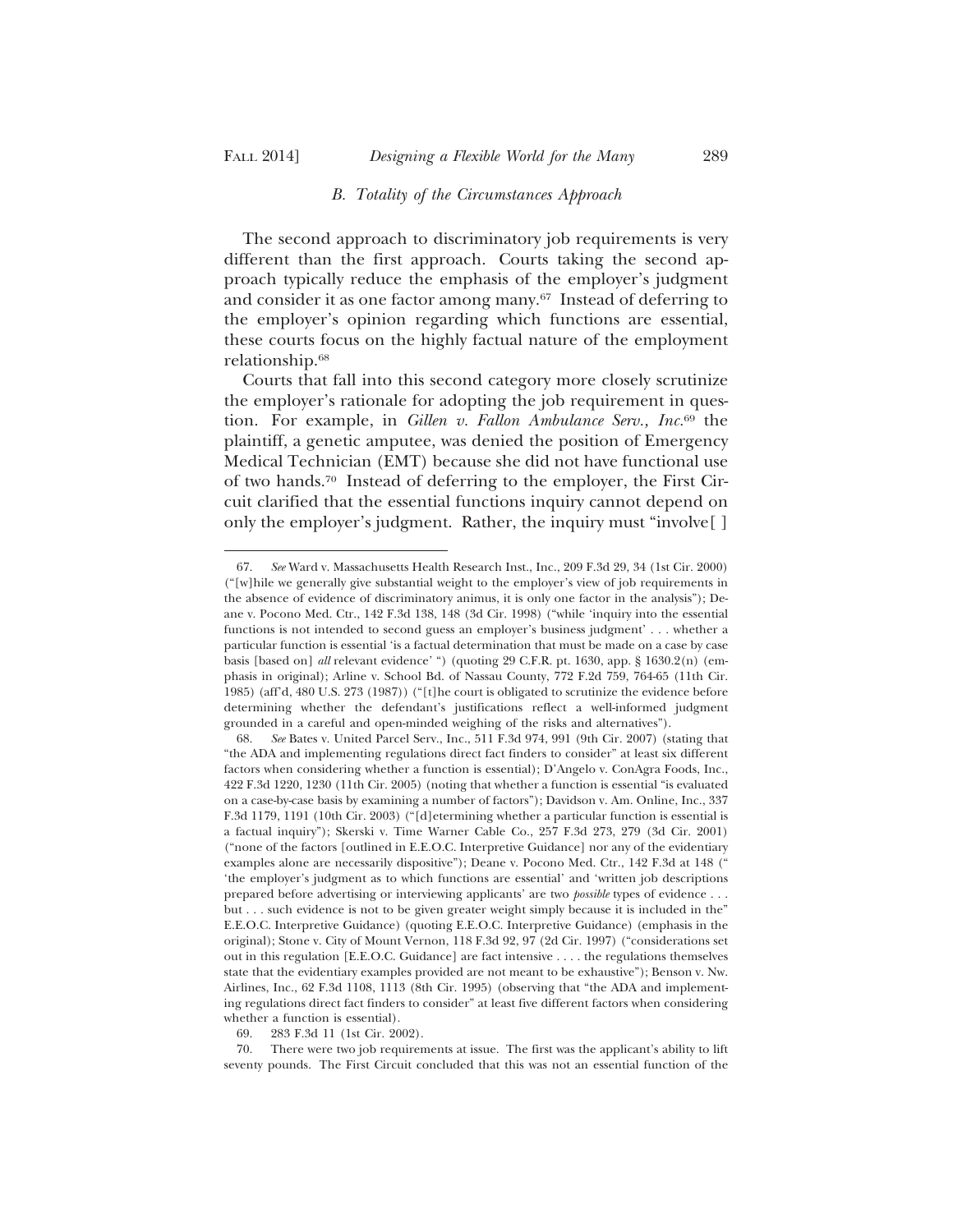fact-sensitive considerations . . . determined on a case-by-case basis."71 In reversing the district court's grant of summary judgment for Fallon Ambulance Service (Fallon), the employer, the First Circuit focused on the plaintiff's ability to safely lift patients onto stretchers using only one hand.<sup>72</sup>

Believing that "a court should give consideration to what an employer deems essential, but also should take care to ensure that such functions *are essential in fact*," the First Circuit refused to defer to Fallon's judgment that a two-handed lift was an essential function.73 Fallon argued that suspending the two-handed requirement would interfere with its ability to safely respond to emergencies. Putting this argument aside, the First Circuit focused on other evidence, including Fallon's conditional offer of employment to the plaintiff, which suggested that the two-handed requirement was not essential.74 Additionally, the Massachusetts Department of Public Health (MDPH) certified the plaintiff to work as an EMT for another employer, further suggesting that functional use of two hands was not required by the position.<sup>75</sup>

#### *C. Totality of the Circumstances Approach is Preferable*

The First Circuit's willingness to look beyond the employer's judgment is striking given that the two-handed lift requirement was imposed because of safety concerns that arise when EMTs respond to emergencies.76 Some courts are more willing to defer to the employer when the job implicates public safety concerns.77 The First

EMT position because the employer enforced it infrequently. *Id.* at 27. The second requirement involved " '[l]ifting *with two hands* individually up to 70 pounds for a total height of 6 inches from knuckle height occasionally.' " *Id.* at 18 (emphasis added).

<sup>71.</sup> *Id.* at 25.

<sup>72.</sup> *Id.* at 27-28.

<sup>73.</sup> *Id.* at 27 (emphasis added). *But see* Mulloy v. Acushnet Co., 460 F.3d 141, 147 (1st Cir. 2006) (maintaining that courts should defer to the employer's opinion because the "inquiry into essential functions 'is not intended to second guess the employer' "); Kvorjak v. Maine, 259 F.3d 48, 55 (1st Cir. 2001) (concluding that "courts generally give 'substantial weight' to the employer's judgment as to what functions are essential.' "). In both *Mulloy* and *Kvorjak*, the central issue was whether presence at work was an essential function of the plaintiff's position. The First Circuit's willingness to defer to the employer in "presence at work" cases, but to apply greater scrutiny in cases like *Gillen* further suggests that courts can be as critical or as hands-off as they want.

<sup>74.</sup> *Gillen*, 283 F.3d at 27.

<sup>75.</sup> *Id.* at 19 and 28.

<sup>76.</sup> *Id.* at 19.

<sup>77.</sup> *See, e.g.*, Atkins v. Salazar, 677 F.3d 667, 671-72 (5th Cir. 2011) (holding that employer lawfully imposed discriminatory requirement against diabetic park ranger despite absence of diabetes-related incident).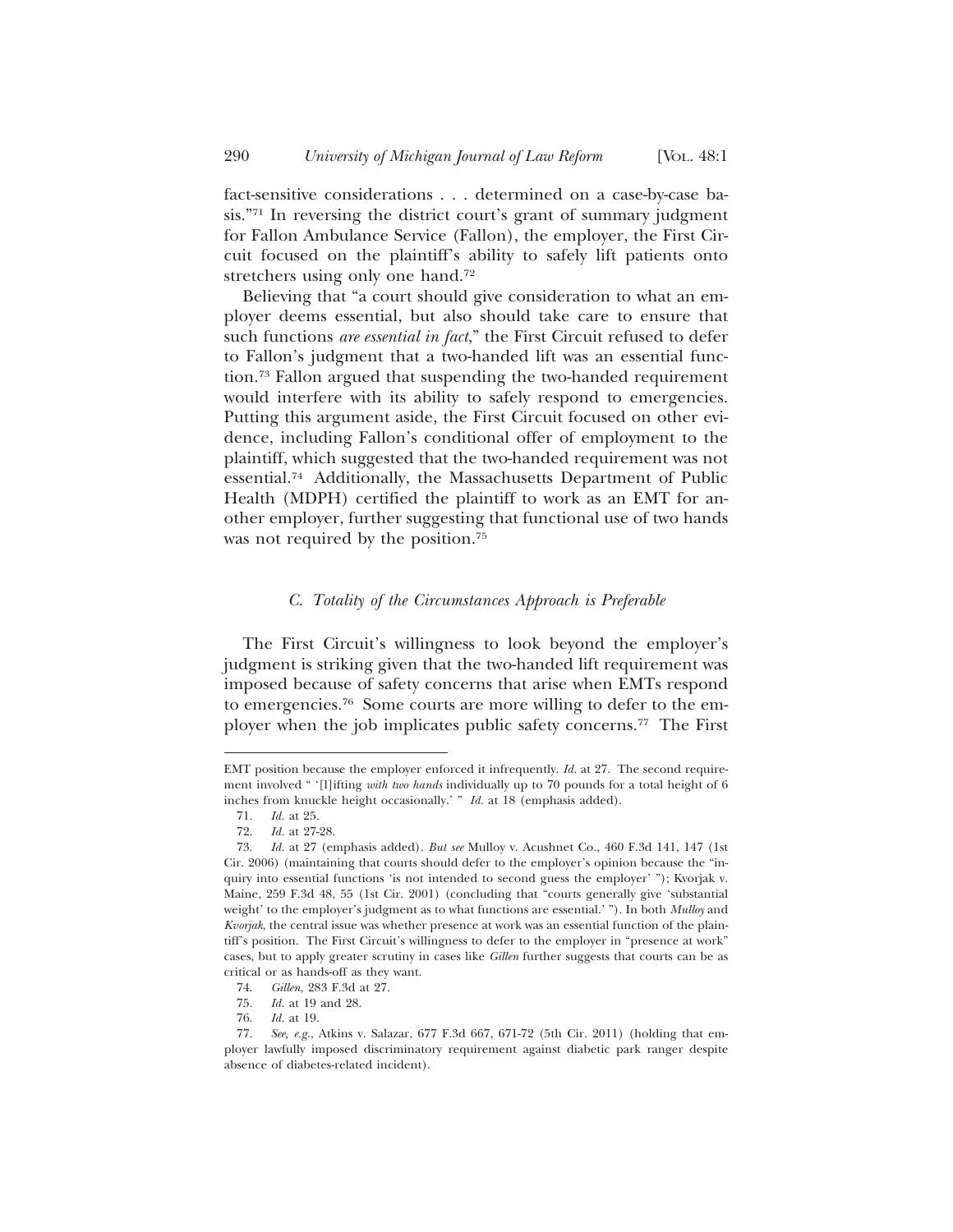Circuit, however, justified its conclusion as achieving "one of the primary goals of the ADA: 'to prohibit employers from making adverse employment decisions based on stereotypes and generalizations associated with the individual's disability rather than on the individual's actual characteristics.'"78 The more a court inquires into the relationship between the plaintiff's actual characteristics, the job's purpose, and the job requirement at issue, the more confident the court can be that the employer either is or is not unlawfully discriminating against the applicant.

Scrutinizing the employer's opinion is therefore critically important to protecting the plaintiff against unlawful discrimination.79 In many ways, the *Gillen* and *Picture People* courts begin from the same set of facts. In each case, the employer denied the plaintiff employment because she could not perform a discriminatory job requirement. Each plaintiff could successfully achieve the "desired results" of her job, however.<sup>80</sup> Thus, the divergent conclusions reached by these courts stem less from factual differences than from differences in the method of analysis used. Whereas the Tenth Circuit focused on the employer's opinion and *how* the plaintiff performed the job, the First Circuit went beyond the employer's opinion and focused on whether the plaintiff, based on her actual characteristics, could achieve the job's "desired results."81

The problem is that current Section 12111(8) supports both approaches.82 Although proponents of the first approach ground their analysis in the text of the statute, nothing in the language of

<sup>78.</sup> *Gillen*, 283 F.3d at 29 (quoting EEOC v. Prevo's Family Mkt., Inc., 135 F.3d 1089, 1097 (6th Cir. 1998)). The dissenting opinion in *Picture People* similarly proclaimed that a reviewing court must keep the employer from " 'turn[ing] every condition of employment [...] into [...] an essential job function.' " Restricting the essential functions inquiry to Chrysler's physical inabilities is dangerous because it "eliminate[s] an entire class of disabled persons" from applying for a particular position. 684 F.3d 981, 997-98 (10th Cir. 2012).

<sup>79.</sup> *See* S. REP. NO. 101-116, at 35 (1989) ("Hence, the requirement that job selection procedures be 'job-related and consistent with business necessity' underscores the need to examine all selection criteria to assure that they not only provide an accurate measure of an applicant's actual ability to perform the job, but that even if they do provide such a measure, a disabled applicant is offered a 'reasonable accommodation' to meet the criteria that relate to the essential functions of the job at issue.").

<sup>80.</sup> Chrysler did not receive any customer complaints against her while employed by Picture People, Inc. *Picture People*, 684 F.3d at 995. If her communication skills were truly a problem, then it is reasonable to expect that a customer would have filed a complaint with the employer. Instead of filing a complaint, one family liked Chrysler's work so much that they returned for another portrait session. *Id.*

<sup>81.</sup> Skerski v. Time Warner Cable Co., 257 F.3d 273, 280 (3d Cir. 2001) (noting that the legislative history behind Section 12111(8) indicates that the essential function inquiry "focuses on the desired result rather than the means of accomplishing it").

<sup>82.</sup> *Compare* S. REP. NO. 101-116, at 36 (1989) (describing the importance of examining all selection criteria to make sure that "paternalistic concerns for the disabled person's own safety not be used to disqualify an otherwise qualified applicant"), *and* H.R. REP. NO. 101-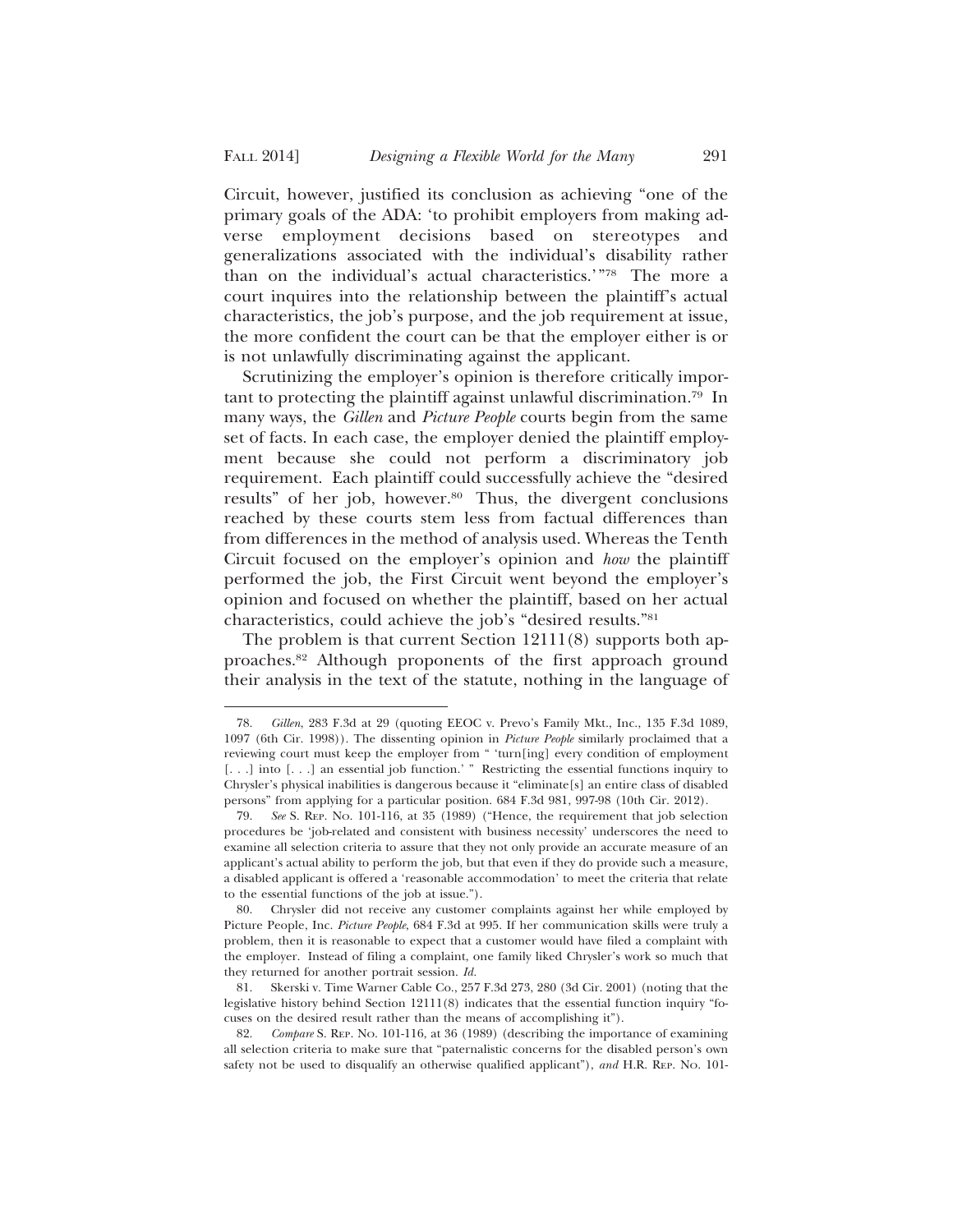Section 12111(8) says that an employer's judgment is the *only* factor to consider. In fact, the text is silent regarding how much weight should be assigned to the employer's judgment. The only confident conclusion based on the text is that such judgment must play *some* role in the essential functions inquiry.

Because "deference" suggests a hands-off approach, courts that accept the employer's judgment as given risk overlooking discriminatory practices. This, in turn, risks eliminating different groups of individuals from the workforce.<sup>83</sup> Looking beyond the text to consider the underlying goals of Section 12111(8) helps clarify what courts ought to consider during the essential functions inquiry.

Instead of a hands-off approach, the drafters of Title I envisioned somewhat of a cat and mouse game between courts and employers. The ADA allows employers to use job requirements that are "jobrelated" and "consistent with business necessity," even if their application discriminates against certain groups of individuals.84 It is the role of the courts to make sure that an employer's reasons for using such requirements are justified and not a smokescreen for unlawful discrimination. Therefore, courts must examine how the requirement at issue—for example, the two-handed lift in *Gillen*—relates to the most important aspects of the job. .

Current Section 12111(8) fails to mention this delicate balancing.85 In failing to do so, courts continue to reach inconsistent results based on varying levels of "deference" and "scrutiny" applied

- 83. *Picture People*, 684 F.3d at 997.
- 84. Section 12112(b)(6).

<sup>485(</sup>III), at 33 (1990) (underscoring that it is necessary to "review the job duty not in isolation, but in the context of the actual work environment"), *and* Appendix to Pt. 1630, Interpretive Guidance, 29 C.F.R. Ch. XIV (2013), at 396 (clarifying that "all relevant evidence should be considered" when determining which functions are essential), *with* S. REP. NO. 101- 116, at 23 (1989) (stating that "consideration should be given to the employer's judgment regarding what functions are essential"), *and* H.R. REP. NO. 101-485(II), at 55 (1990) (affirming that consideration should be given to the employer's judgment regarding what functions are essential), *and* Appendix to Pt. 1630, Interpretive Guidance, 29 C.F.R. Ch. XIV (2013), at 396 (cautioning that the essential functions inquiry "is not intended to second guess an employer's business judgment with regard to production standards . . . nor to require employers to lower such standards"), *and* Section 12111(8) (stating that "consideration shall be given" to the employer's judgment).

<sup>85.</sup> See S. REP. NO. 101-116, at 19, 24 (1989) ("[Title I] provides that employment decisions must not have the purpose of effect of subjecting a qualified individual with a disability to discrimination on the basis of his or her disability."). The Senate Report also notes that "stereotypes and misconceptions about the abilities, or more correctly the inabilities, of persons with disabilities are still pervasive today. Every government and private study on the issue has shown that employers disfavor hiring persons with disabilities because of stereotypes, discomfort, misconceptions, and unfounded fears about increased costs and decreased productivity." *Id.* at 34.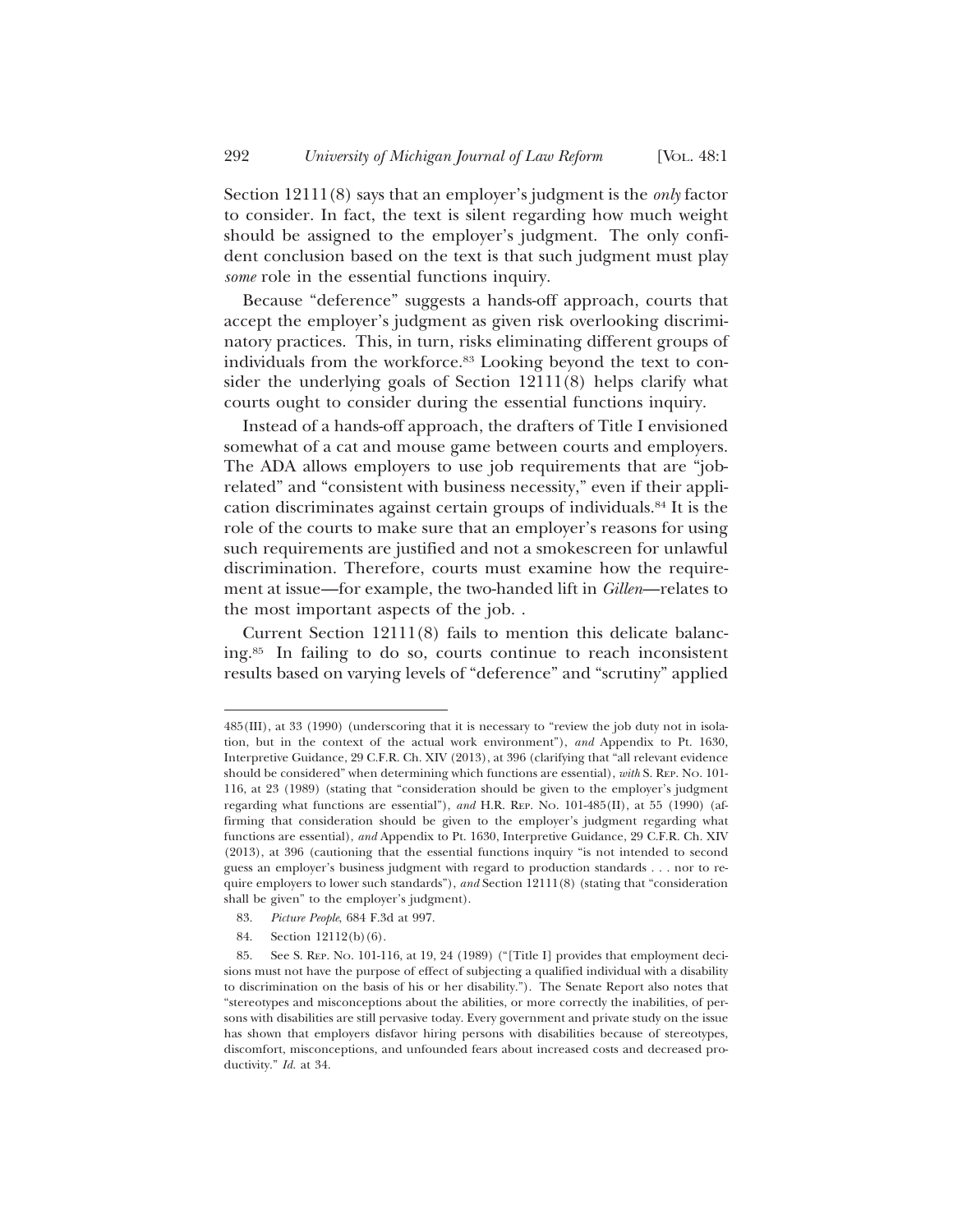to the employer's job requirements. Part III proposes two amendments to Section 12111(8) that would help fix this problem.

## III. AMENDING THE TEXT OF SECTION 12111(8)

Considered separately, the current text of Section 12111(8), its legislative history, and the E.E.O.C. factors fail to satisfactorily define "essential functions." Synthesizing these sources, however, lays the groundwork for reforming Section 12111(8) and making Title I's protections more effective.

This Part proposes two reforms to current Section 12111(8) that would clarify the understanding of "essential functions." First, the statutory text should expressly mention that "essential functions" closely relates to achieving the "desired results" of the position. Second, the statutory text should incorporate the seven factors from the Guidance. Providing courts with a set of guidelines will help clarify that the employer's judgment is only one factor among many to consider. The rest of this Part discusses each reform in turn.

## *A. Reference to the "Desired Results" of the Position*

Individuals with disabilities may perform a certain task differently because of their unique physical or cognitive characteristics. Unless the employer can prove that employment would cause an undue burden or that the employee truly cannot perform what the job demands, the employer should not be allowed to terminate such an individual. Otherwise, employers place value judgments on one method of performance over another to the detriment of the employee with the disability. As long as the employee can achieve the result of the position with reasonable or no additional cost, each method of performance should be valued equally.<sup>86</sup> The description of essential functions in the legislative history and E.E.O.C. regulations reinforces this idea.87

Focusing on "desired results" aligns with Title I's underlying goal of eliminating unlawful discrimination. Unlike other federal legislation that prohibits employment discrimination on the basis of race

<sup>86.</sup> H.R. REP. NO. 101-485(III), at 33 (1990) ("essential functions are those which must be performed, even if the manner in which particular job tasks comprising those functions are performed, or the equipment used in performing them, may be different for an employee with a disability than for a non-disabled employee."). *See also* Section 12101 ("physical or mental disabilities in no way diminish a person's right to fully participate in all aspects of society").

<sup>87.</sup> *See* discussion *supra* Parts I.B, I.C.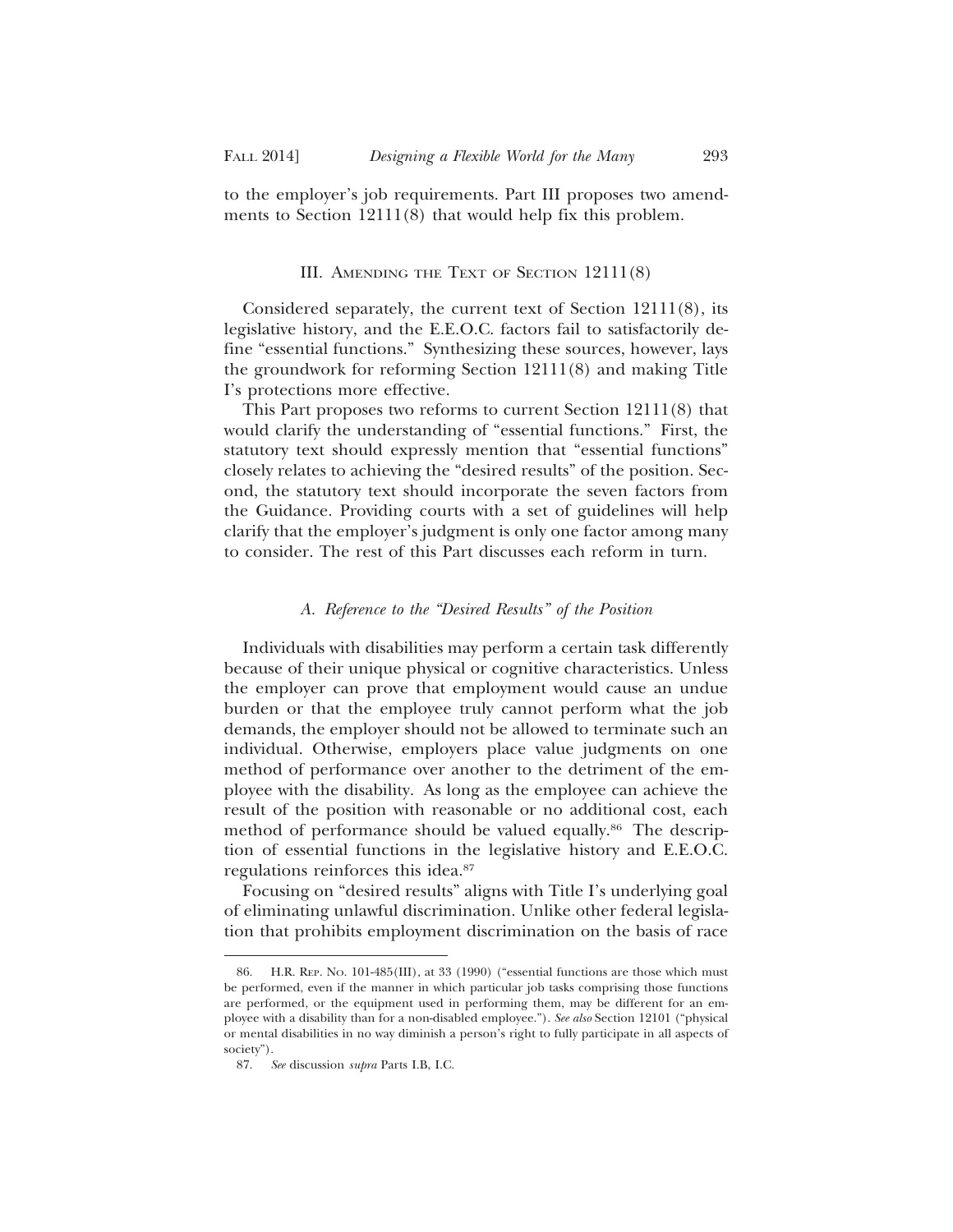or gender, the ADA lets an individual's disability remain "visible" during the hiring phase. For example, the employer is allowed to consider how an applicant's disability helps or hinders her ability to perform the job<sup>88</sup> and can make the hiring decision accordingly. In the words of Professor Robert C. Post, this means that disabled applicants do not have an "audition screen" to stand behind when applying for a job.89

For Title I to guard against unlawful discrimination, it must do so in a way different from traditional antidiscrimination statutes. Filling this gap is precisely where the concept of "desired results" is aimed. Encouraging courts to focus on how applicants might be able to perform the job in relatively low-cost, alternative ways both reinforces each individual applicant's feeling of self-worth and protects each applicant from unfair discrimination that bears no relation to the job.

Amending the statutory text to include a reference to "desired results" assumes that on some level courts will look beyond the employer's judgment. For example, this might require courts to consider nontraditional ways to perform a job. The First Circuit in *Gillen* noted that the two-hand requirement was outdated because it was based on "historical fact—how EMT work traditionally has been performed."90 In other situations, courts might treat a particular task as a "useful skill or method to perform the essential functions of the job."91

These various approaches are required if the equality principal underlying the ADA is to have effect. Without scrutinizing how the plaintiff's actual characteristics relate to performing the job, courts make it easier for employers to use discriminatory practices.92 Arguably, this is precisely what the Tenth Circuit failed to do in *Picture People*. 93 Chrysler performed her job without receiving any documented complaints from customers,<sup>94</sup> but the majority nonetheless

<sup>88.</sup> *See* 42 U.S.C. § 12113 (2012); Gillen v. Fallon Ambulance Serv., Inc., 283 F.3d 11, 28- 29 (1st Cir. 2002). *See generally* Robert C. Post, *Prejudicial Appearances: The Logic of American Antidiscrimination Law*, 88 CAL. L. REV. 1 (2000)

<sup>89.</sup> *See* Post, *supra* note 88, at 11-12.

<sup>90.</sup> *Gillen*, 283 F.3d at 28.

<sup>91.</sup> Skerski v. Time Warner Cable Co., 257 F.3d 273, 280 (3d Cir. 2001).

<sup>92.</sup> *See* Davidson v. Am. Online, Inc., 337 F.3d 1179, 1191 (10th Cir. 2003) (" 'an employer may not turn every condition of employment which it elects to adopt into a job function, let alone an essential job function, merely by including it in a job description' ") (quoting Echazabal v. Chevron USA, Inc., 226 F.3d 1063, 1071 (9th Cir. 2000)).

<sup>93.</sup> *See* Equal Emp't Opportunity Comm'n v. Picture People, Inc., 684 F.3d 981, 998-99 (10th Cir. 2012) (dissenting opinion).

<sup>94.</sup> There was even evidence that a family rebooked another photo session with Chrysler because it liked her so much. *Id.* at 995.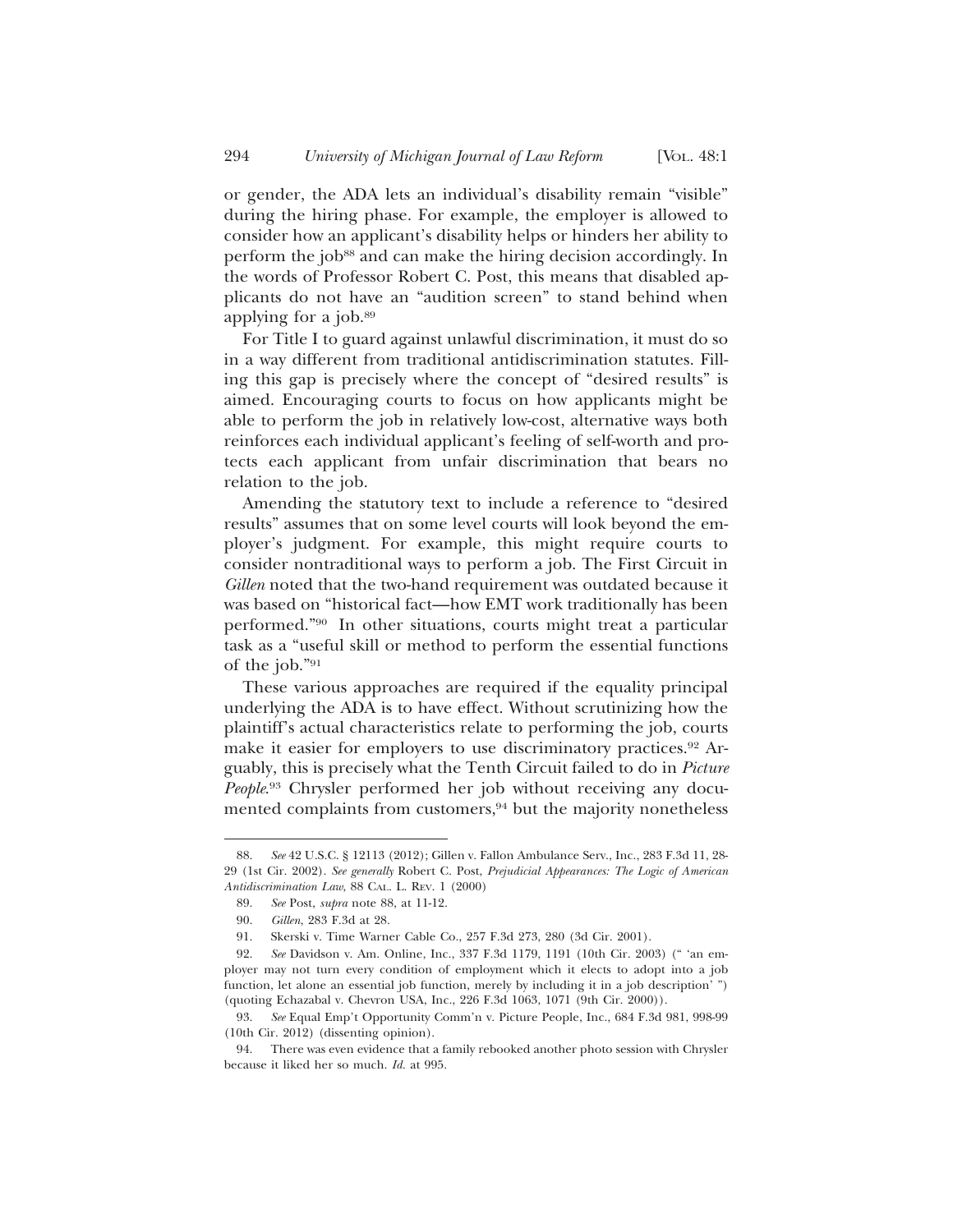concluded that verbal communication was an efficient, and therefore necessary, skill.

As noted in Part II, focusing the essential functions inquiry on methods of performance risks eliminating entire groups of individuals from the workforce. It also reduces the hiring question to a one-dimensional focus on the applicant's current physical or cognitive ability, instead of expanding consideration to the applicant's potential.95 Overall, this makes hiring decisions much more rigid. Although Title I allows employers to consider an applicant's disability, the drafters aspired to have employers look beyond this characteristic. The "essential functions" inquiry was designed as a flexible tool to shift emphasis away from physical "differences" to whether the applicant could achieve the desired results of the position. Shifting this emphasis would help integrate individuals with disabilities into the workforce and American society.

## *B. Clarifying the Weight of the Employer's Judgment*

Section 12111(8) leaves little doubt that courts must consider the employer's opinion when determining whether a particular function is essential. The reasons for this are clear. Employers often know how particular jobs relate to the surrounding office or factory. They also typically know what role each job plays and what goals each job is meant to achieve. Although these informational advantages make the employer's opinion a good place to *begin* the essential functions inquiry, they do not justify making such opinion the only consideration. The Congressional Reports and E.E.O.C. Guidance suggest that an employer's opinion is only one factor among many to consider during the essential functions inquiry.96 Section 12111(8) is inadequate, however, because it does not list other factors to consider or even to what extent the employer's

<sup>95.</sup> *Id.* at 1000 ("Moreover, lawsuits like Ms. Chrysler's are precisely the mechanism Congress envisioned for correcting such injustice [allowing discrimination to deny persons with disabilities from fully participating in society]."). To be sure, there are certain situations where public safety is a huge concern. For example, courts agree to take this risk in the context of prison guards and park rangers.

<sup>96.</sup> *See* S. REP. NO. 101-116, at 35 (1989) (describing the importance of examining all selection criteria to make sure that "paternalistic concerns for the disabled person's own safety not be used to disqualify an otherwise qualified applicant"); H.R. REP. NO. 101- 485(III), at 33 (1990) (underscoring that it is necessary to "review the job duty not in isolation, but in the context of the actual work environment"); Appendix to Pt. 1630, Interpretive Guidance, 29 C.F.R. Ch. XIV (2013), at 396 (clarifying that "all relevant evidence should be considered" when determining which functions are essential).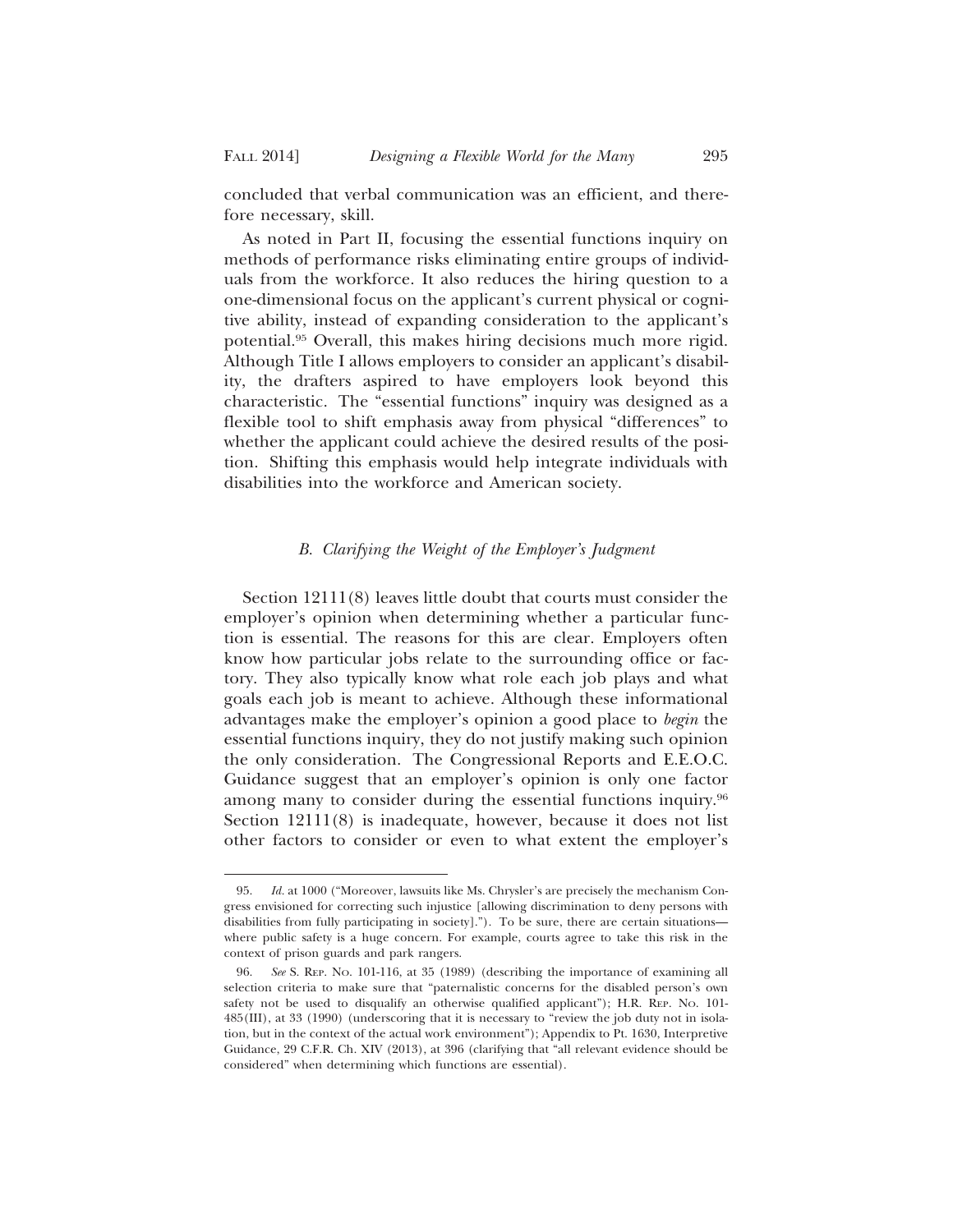opinion should be used as evidence. By mentioning only the employer's judgment, the statute risks having courts over rely on such judgment.

The Reports mentioned in Part I strongly suggest that "deferring" or giving "substantial weight" to employers limits Title I's effectiveness. As the Reports mention, one of Title I's targets—if not its *main* target—was employers.<sup>97</sup> For example, the requirement that selection criteria "actually measure skills required by the job" was critical to counteract pervasive employer-based discrimination.98 More specifically, the Senate Committee on Labor and Human Resources reported that "stereotypes and misconceptions" about the productivity and cost of employing persons with disabilities were shared across the population and that "[e]very government and private study on the issue" concluded that such discrimination led employers to use selection criteria that barred disabled individuals from jobs.99 The House Education and Labor Committee also cited discrimination's pernicious effect on the opportunities for disabled individuals, stating that unfair job requirements remained an "inexcusable barrier" to increased employment among individuals with disabilities.<sup>100</sup>

Deferring to employers is problematic because it risks allowing managers and executives—the very targets of Title I's antidiscrimination mandate—to implement requirements without providing a justification. As mentioned in Part II, the unique nature of the ADA requires courts to play somewhat of a cat and mouse game with employers. Some discriminatory job requirements those that are job-related and consistent with business necessity—

<sup>97.</sup> *See* S. REP. NO. 101-116, at 8-9 and H.R. REP. NO. 101-485(III), at 33 (noting the multitude of discriminatory practices used by employers to deny individuals with disabilities employment); H.R. REP No. 101-485(III), at 31 ("The underlying premise of [Title I] is that persons with disabilities should not be excluded from job opportunities unless they are actually unable to do the job. The requirement that job criteria actually measure skills required by the job is a critical protection, because stereotypes and misconceptions about the abilities and inabilities of persons with disabilities continue to be pervasive."); S. REP. NO. 101-116, at 35 (observing that "[e]very government and private study on the issue [of employment discrimination] has shown that employers disfavor hiring persons with disabilities because of stereotypes, discomfort, misconceptions, and unfounded fears about increased costs and decreased productivity"); H.R. REP. NO. 101-485(II), at 71 (1990) (incorporating the Senate Report's finding that "employers disfavor hiring persons with disabilities because of stereotypes, discomfort, misconceptions, and unfounded fears about increased costs and decreased productivity").

<sup>98.</sup> H.R. REP. NO. 101-485 (III), at 31.

<sup>99.</sup> S. REP. NO. 101-116, at 35. *See also* H.R. REP. NO. 101-485(II), at 33 (citing studies and testimony indicating that discrimination remains an "inexcusable barrier" to increased employment for persons with disabilities); H.R. REP. NO. 101-485(III), at 31 (affirming that stereotypes and misconceptions about the abilities of persons with disabilities are pervasive).

<sup>100.</sup> H.R. REP. NO. 101-485(II), at 33.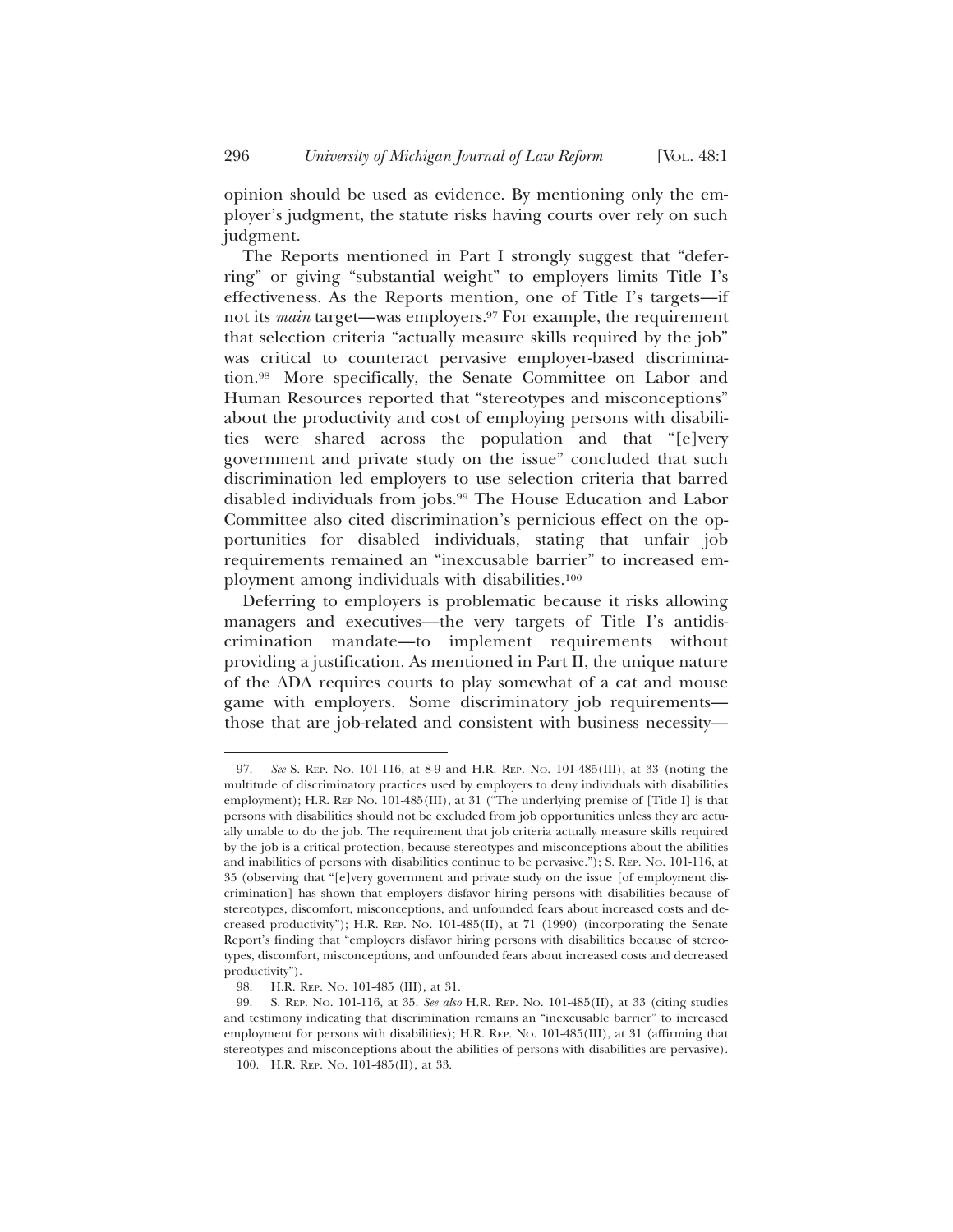are lawful, but without scrutinizing an employer's rationale, courts cannot determine whether any given requirement is justified. Instead of favoring the employer, the drafters strongly suggested that courts should carefully analyze an employer's stated reasons for implementing the requirement at issue.

Incorporating the factors from the E.E.O.C. Guidance into the statutory language would provide courts with a concrete set of guidelines to consider.101 As noted in Part I, the Guidance recommends that "all relevant evidence should be considered" during the essential functions inquiry.102 Because no single factor is dispositive, "[g]reater weight will not be granted to the types of evidence included on the list than to the types of evidence not listed."103 Incorporating these factors would clarify that the essential functions inquiry is factual in nature. Instead of narrowing focus to a single factor, this amendment would expand a court's perspective to the totality of the employment relationship.

The nature of the employment relationship makes a multi-factored test the preferred solution. Workplaces and jobs differ across various industries and sectors of the economy. One occupation for example, "assembly line worker"—may have different responsibilities, expectations, and hiring criteria based on the particular nature of the workplace in which the job is situated. What may be an essential function to an assembly line worker in a Ford plant in Detroit, MI, for instance, might only be marginal to an assembly line worker in a Boeing plant in Seattle, WA. Furthermore, assembly line workers in the Ford plant itself may have such a diversity of assignments that what is essential to one worker is not essential to another. All of these differences can impact the purpose, or "essence," of any single job. Inquiries into the purpose of a job therefore must be flexible and sensitive to the particular circumstances of each case. Narrowing a court's attention to a subset of factors—at the extreme, one factor—decreases the test's flexibility and severs the inquiry from its intended purpose: determining whether the plaintiff can perform the essential functions of *this* or *that* job.

<sup>101.</sup> As a reminder, these factors include: (1) the employer's judgment as to which functions are essential; (2) written job descriptions prepared by the employer; (3) the amount of time spent on the job performing the function; (4) the consequences of not requiring the employee to perform the function; (5) the terms of a collective bargaining agreement; (6) the work experience of past employees in the job; and (7) the work experience of current employees in the same or similar jobs. 29 C.F.R. § 1630.2(n) (2012).

<sup>102.</sup> *See supra* Part I.C; Appendix to Pt. 1630, Interpretive Guidance, (2013), at 396.

<sup>103.</sup> Interpretive Guidance, 29 C.F.R. Ch. XIV, at 396.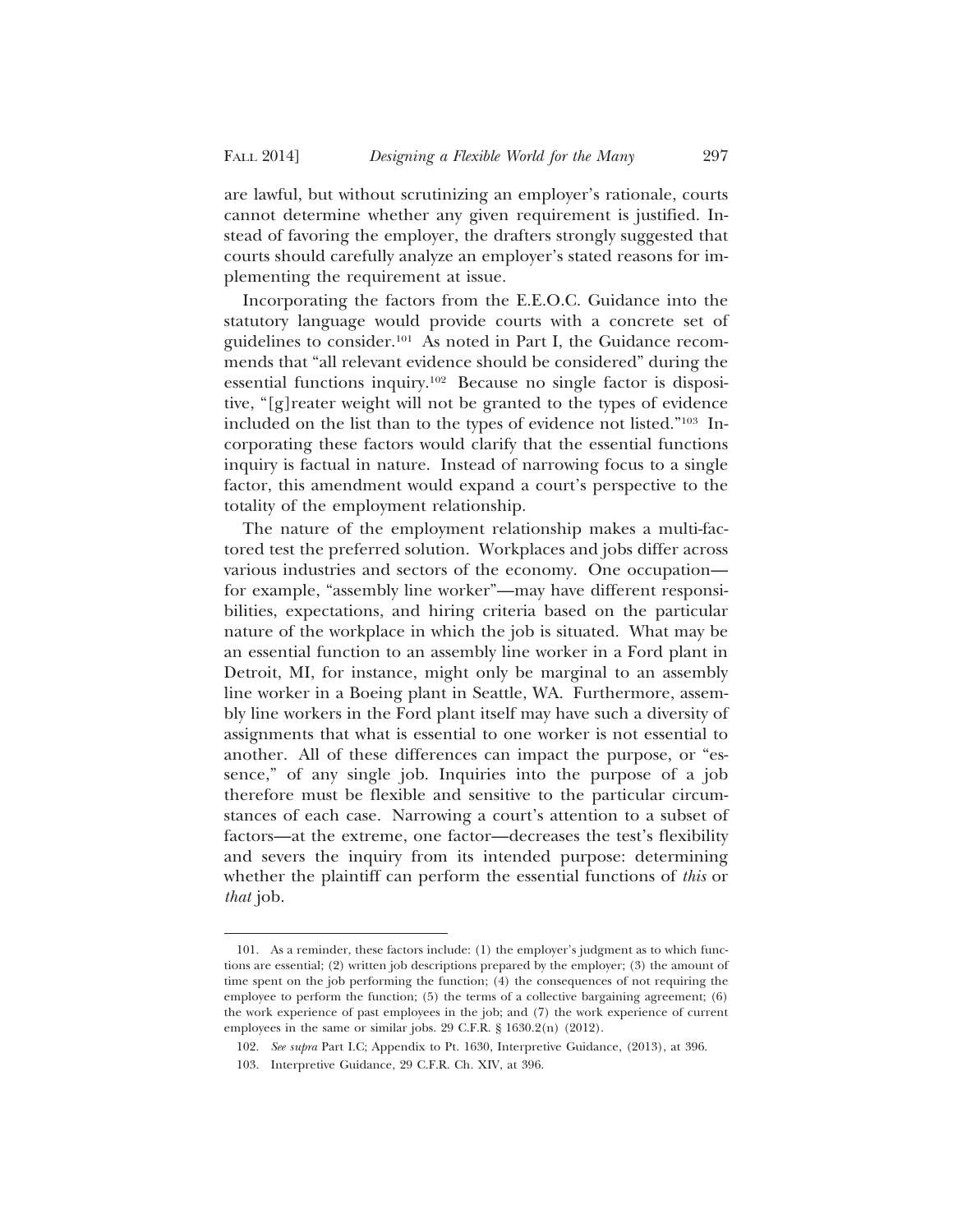Incorporating the E.E.O.C. factors into Section 12111(8) would transform what is currently a rule-like approach focusing on a single factor into more of a standard-like approach. As Professor Kathleen Sullivan writes, a categorical, or rule-like, approach "defines bright-line boundaries and then classifies fact situations as falling on one side or the other."104 Many courts, including the Seventh and Tenth Circuits, follow such a categorical approach. Beginning from the list of tasks the employer deems essential, such courts ask whether the plaintiff can perform the task at issue. If she cannot, then the court concludes that she is not a "qualified individual" and that her lawsuit must fail. The purpose of Title I, however, is to maintain a flexible test that captures the unique circumstances presented by the particular plaintiff and job.

Clarifying the weight of the employer's opinion and incorporating the E.E.O.C. factors are not drastic changes. Many courts, for instance, already acknowledge the inherently factual nature of the essential functions inquiry and apply a multi-factored balancing approach using the seven factors.105 Furthermore, the Congressional Reports are littered with references to the many factual considerations that courts should take into account.106 The key point is to incorporate these ideas into the express language of Section 12111(8), thereby clarifying that the essential functions inquiry is fact-dependent.

According to Professor Sullivan, making this change may have the residual impact of leveling the playing field between employers and job applicants.107 The employer holds a superior position to influence a court's ultimate decision of which functions are essential because it produces the very job descriptions that that court will rely upon at trial. The employer also holds a superior position to understand the overall structure of the workplace and the role of each job within that structure.<sup>108</sup> Deferring to the employer, given its informational advantage over the plaintiff, tips the scales further in its favor. Because a standard-like approach reduces the relative weight of any one consideration, the "incentive[ ] for exploitation

<sup>104.</sup> Kathleen M. Sullivan, *The Justices of Rules and Standards*, 106 HARV. L. REV. 22, 59 (1992).

<sup>105.</sup> *See supra* note 68.

<sup>106.</sup> *See supra* note 82.

<sup>107.</sup> Sullivan, *supra* note 106, at 66-67.

<sup>108.</sup> *See* Bates v. United Parcel Serv., Inc., 511 F.3d 974, 991 (9th Cir. 2007) (agreeing with the Eighth Circuit's approach in *Benson*); Benson v. Nw. Airlines, Inc., 62 F.3d 1108, 1113 (8th Cir. 1995) (holding that an employer who disputes the plaintiff's claim that she can perform the essential functions must put on evidence establishing those functions because "much of the information which determine those essential functions lies uniquely with the employer").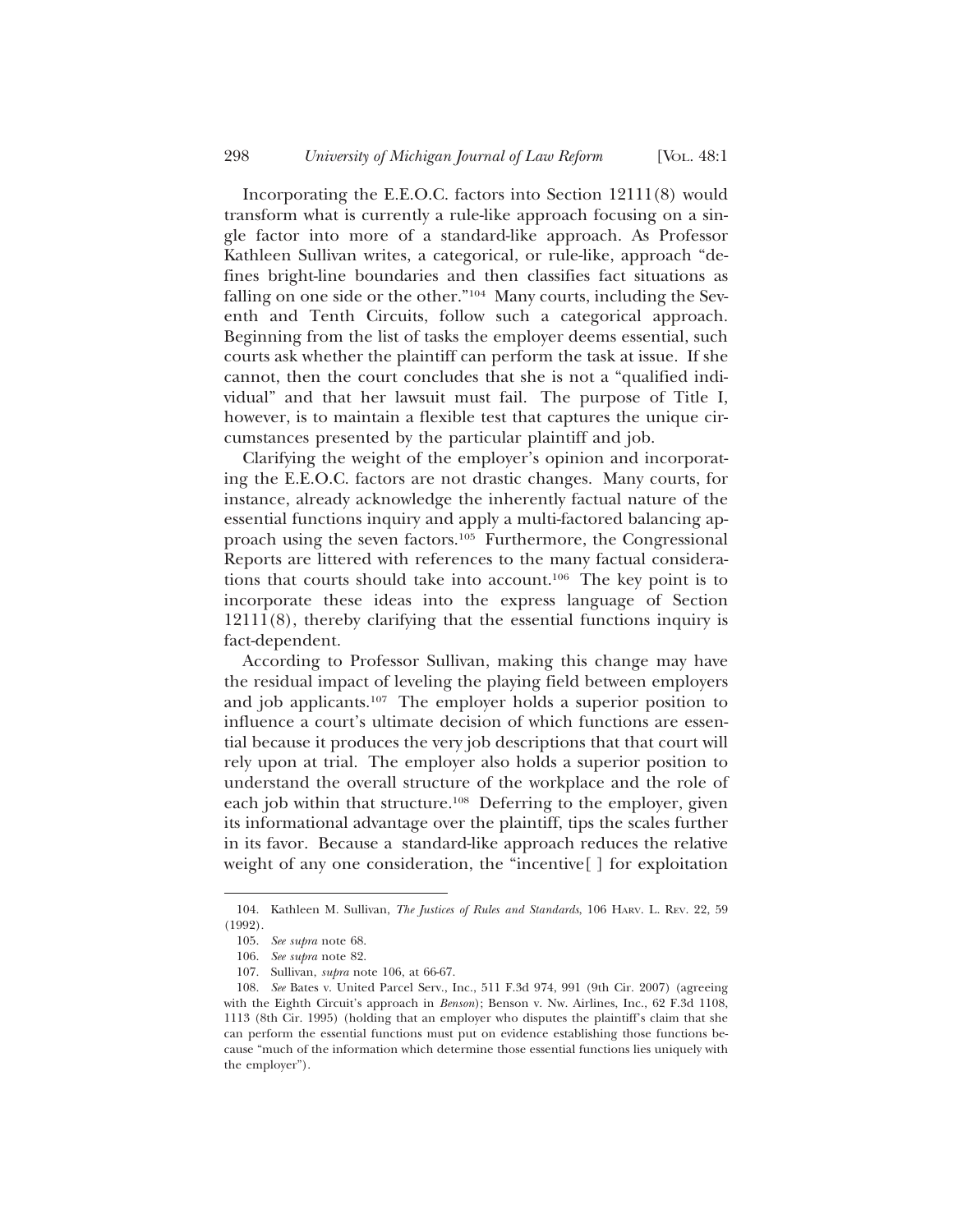in situations in which knowledge or access to information is distributed unequally" is reduced.109 This makes the essential functions inquiry fairer by redistributing advantage to the plaintiff.110

A question that arises is: Once Section 12111(8) incorporates this list of factors, how should courts treat the employer's judgment? One solution is to allow the employer to explain how the requirement at issue is necessary to achieving the desired results of the job. Allowing the employer to provide a preliminary explanation recognizes its informational advantage in the workplace. A court should not, however, give undue weight to this judgment and should then allow the plaintiff a chance to explain how she can perform the job a different way than the employer suggests is necessary. For example, the plaintiff in *Gillen* could have argued that the two-handed lift requirement was not necessary to effectively respond to emergencies because other EMTs, including herself, were already performing the job without the functional use of two hands.<sup>111</sup>

The key inquiry during this back-and-forth between the employer and plaintiff revolves around the job's intended goals. Instead of proving the importance of a requirement by showing how long it has existed or how many employees must perform it, the employer must explain how performing that requirement relates to the desired results. Keeping the focus of the litigation on this relationship forces the employer to articulate a meaningful reason for denying the plaintiff the job. In the future, this will help encourage employers to implement fair and meaningful requirements.

## **CONCLUSION**

Twenty-four years ago, the Americans with Disabilities Act was passed to eliminate unlawful discrimination against individuals with disabilities. As then-President Bush remarked, the Act was intended to knock down barriers for such individuals and usher them into mainstream American society. Although the Act has helped advance the disability rights movement, it has done an inadequate job of preventing employer-based discrimination. Employers continue to use unnecessary job requirements that unjustifiably screen out applicants on the basis of their disability, and courts often fail to sufficiently scrutinize the employer's judgment to make sure that discriminatory job requirements are lawful.

<sup>109.</sup> Sullivan, *supra* note 106, at 66.

<sup>110.</sup> *Id.* at 66-67.

<sup>111.</sup> *Cf.* Gillen v. Fallon Ambulance Serv., Inc., 283 F.3d 11, 19 (1st Cir. 2002).